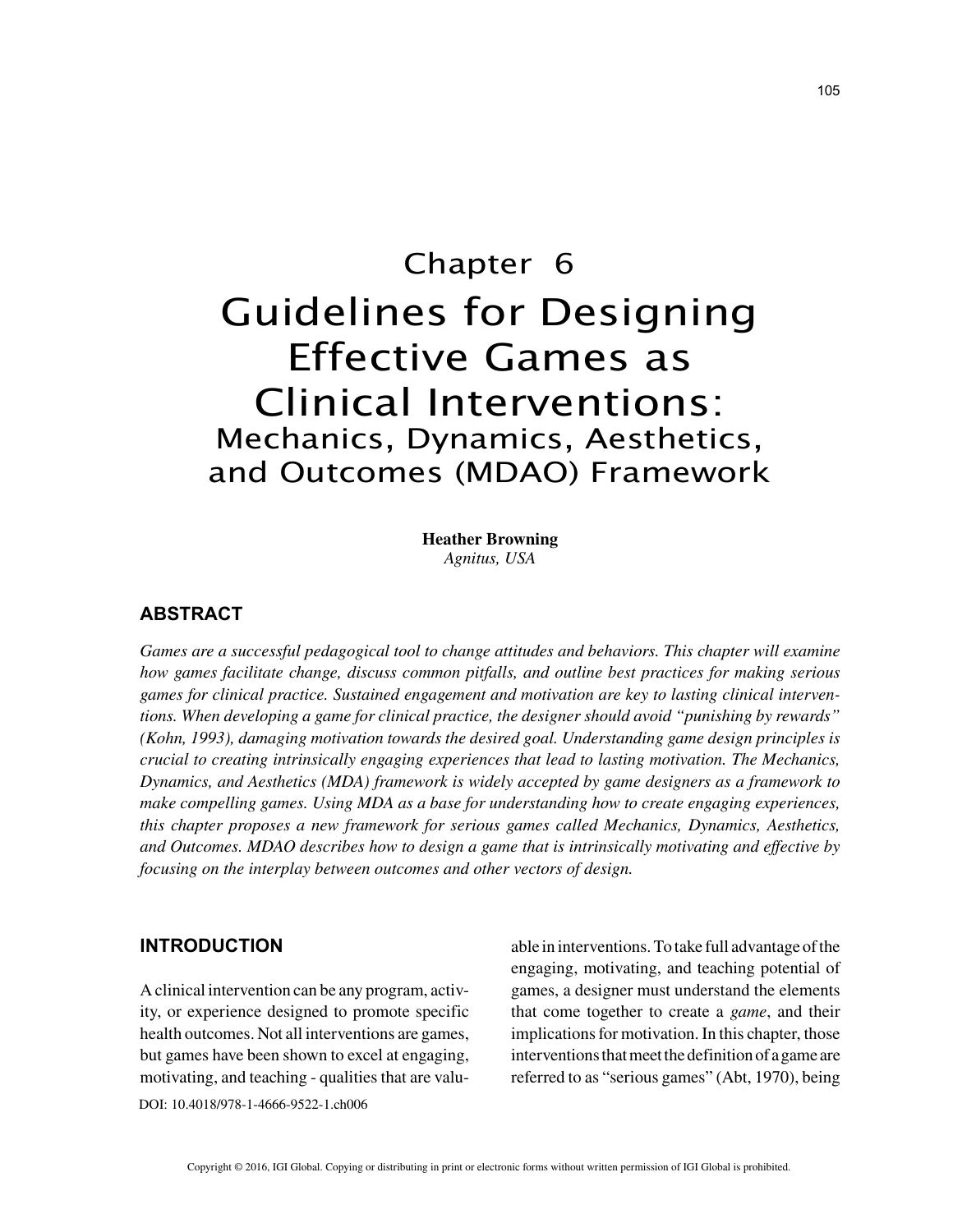distinct from entertainment games in that they have an explicit intended outcome beyond entertaining the player. Many interventions that are designed with the intention of being games, or harnessing the motivational potential of games, fail to include all of the elements that would make them true serious games. These game-based interventions are unable to benefit from all that games have to offer as a medium for clinical interventions.

Most game-based interventions fall short of being true serious games because of a fundamental misunderstanding of the motivational nature of games. The definition of a game that is provided in this chapter will help to clarify this misunderstanding and illustrate the potential that serious games have as interventions. The most common type of game-based interventions, and perhaps the most worrying, is "gamified" interventions. Gamification is the process of adding game-like extrinsic rewards to an activity without adding the other elements that serve to create an intrinsic motivational framework. This approach has become popular because it appears to be effective early on, but as participants continue, they often begin to feel like they are being punished or controlled. This limits the effectiveness of gamified interventions, and can even leave participants feeling less inclined to work toward the goal of the intervention than they were prior to participating in the intervention (Deci, Koestner & Ryan 2001).

This chapter will present the challenges inherent in the medium for those interested in harnessing the potential benefits of games as clinical interventions, as well as propose a framework on which to base the game design process for clinical interventions. The chapter begins with a look at common design flaws that prevent interventions from fully utilizing the potential of games. An indepth definition of games is provided and used to explain where and how interventions can fall short of becoming effective serious games, and why games are such an effective format for interventions. Next, the chapter will discuss the existing Mechanics, Dynamics, and Aesthetics (MDA) framework of best practices for game design, and present the new Mechanics, Dynamics, Aesthetics, and Outcomes (MDAO) framework, which adapts those practices to a more specific use in serious games. Finally, the chapter will cover the process of putting MDAO into practice, including a step-by-step example of making a hypothetical serious game, in order to familiarize designers with this process and help them create more effective serious games.

# **BACKGROUND**

## **Beyond Gamification**

In order to create effective serious games, it is important to understand why and how games create engaging motivational experiences that can lead to behavior change. The primary reason for this is that games are able to create intrinsic motivation, rather than relying on coercive extrinsic motivations. Deci and Ryan (2000) define intrinsic motivation as engaging with an activity because it is inherently interesting or enjoyable, and extrinsic motivation as engaging with an activity because it leads to a separable outcome. There are many misconceptions about what makes a game intrinsically motivating.

According to Gurau (2008), some of the misconceptions that have led to the creation of so many game-based interventions, when true serious games would have been more effective, come from a study by Chen and Ringel (2001) on "advergames" – game-based experiences designed to advertise products. In this study, the authors recommended that games should be kept simple in order to promote continuous interaction, a profound misunderstanding of the nature of engagement in games.

Today, we see many non-game activities with game-like elements poorly thrust upon them in misguided attempts to make tedious activities more engaging. The most common game-like elements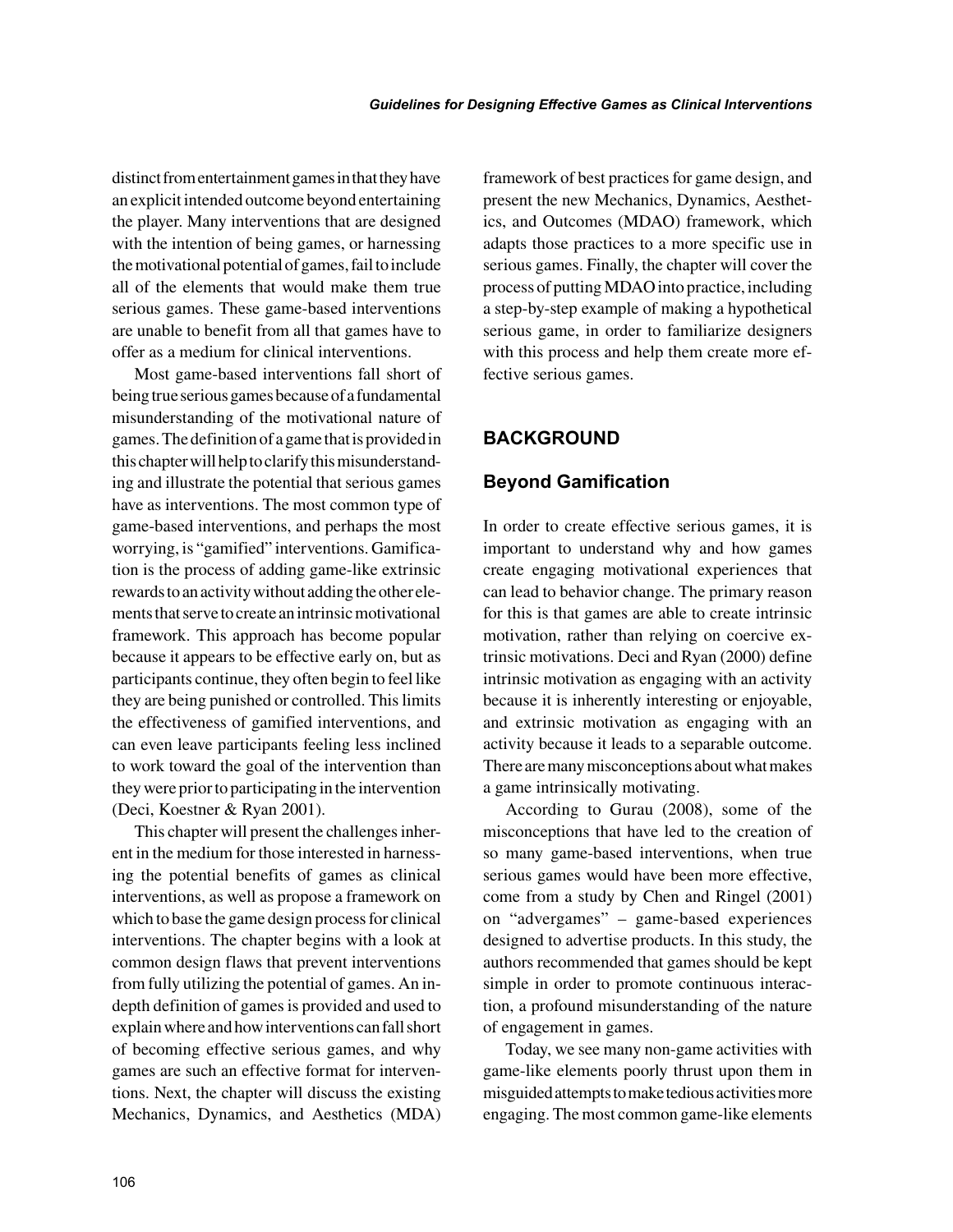that are added in this manner are achievements, points, and leaderboards, which are used as reward systems. This has become a widely used core mechanic for many applications aimed at behavior change, such as "Calorie Counter" and "Nike +". This method of creating game-based interventions by adding reward systems is what this chapter refers to as "gamification". In gamified experiences, elements that serve a beneficial purpose as feedback mechanisms in games are added to experiences to function as extrinsic reward systems. There is a limit to the efficacy of gamification, and research has shown that it has detrimental effects on long-term behavior change, primarily that adding game elements to an experience as a form of extrinsic motivation does not create the same positive intrinsic motivational effects as a well-designed game (Deterding 2010). Gamification also runs afoul of the phenomenon of "punishing by rewards", wherein rewards successfully create short-term motivation, but in the long term, they end up being perceived as a form of control, and eventually even as a threat (Kohn, 1993). When this happens, rewards have the same psychological effects as punishments, and can damage or destroy any intrinsic engagement that the participant had been experiencing before the rewards were added (Kohn, 1993). When designing interventions, it is important to leverage the motivational elements of intrinsic engagement, while avoiding the damaging effects of extrinsic motivation.

When game-like features are added to a non-game experience, it represents a misunderstanding of the essential characteristics of a satisfying game. Games are able to create intrinsic motivation because they put players into a playful mindset. The following sections will show how adding game features to nongame interventions is insufficient to create this experience, and how extrinsic reward structures interfere with the mechanisms that lead to a playful mindset. In order to take advantage of the intrinsically engaging nature of games, and avoid punishing participants with extrinsic reward structures, designers must go beyond gamification, and turn game-based interventions into true serious games. In order to understand how serious games can be more effective than game-based interventions, the next section will examine what it is that makes games engaging and motivating.

## **Engagement and Motivation in Games**

Many authors have written about how to create immersive and engaging games (Hunicke et al., 2004; Koster, 2005; Rigby & Ryan 2011; Rogers, 2010; Salen & Zimmerman 2003; Salen & Zimmerman, 2005; Schell, 2008). Interventions hoping to leverage games' ability to motivate, engage, and teach must understand the elements of a game and how they come together to create these effects. In a broad sense, games do this by putting participants into a "play" state of mind through creating a lusory attitude (Salen & Zimmerman 2003). This is the state of mind that players are in when they are enjoying the activity presented for the pleasure of play itself. This lusory attitude is a very positive and enjoyable state for players to be in, and is at the core of the intrinsic engagement of games. In other words, a game creates intrinsic engagement by providing its players with a setting that fosters a lusory mindset. All of the elements that define a game, which will be discussed in the following section, contribute to the conditions that foster a lusory attitude. Because of this, all game-based interventions, even ones that avoid damaging reward structures, will fall short of the potential that true serious games have for creating intrinsic engagement.

Reward systems are often used in game-based interventions, and many rewards can serve to detract from the intrinsic motivation of an experience by creating an extrinsic framework of value. To avoid interfering with intrinsic motivations, rewards in serious games should be noncompeti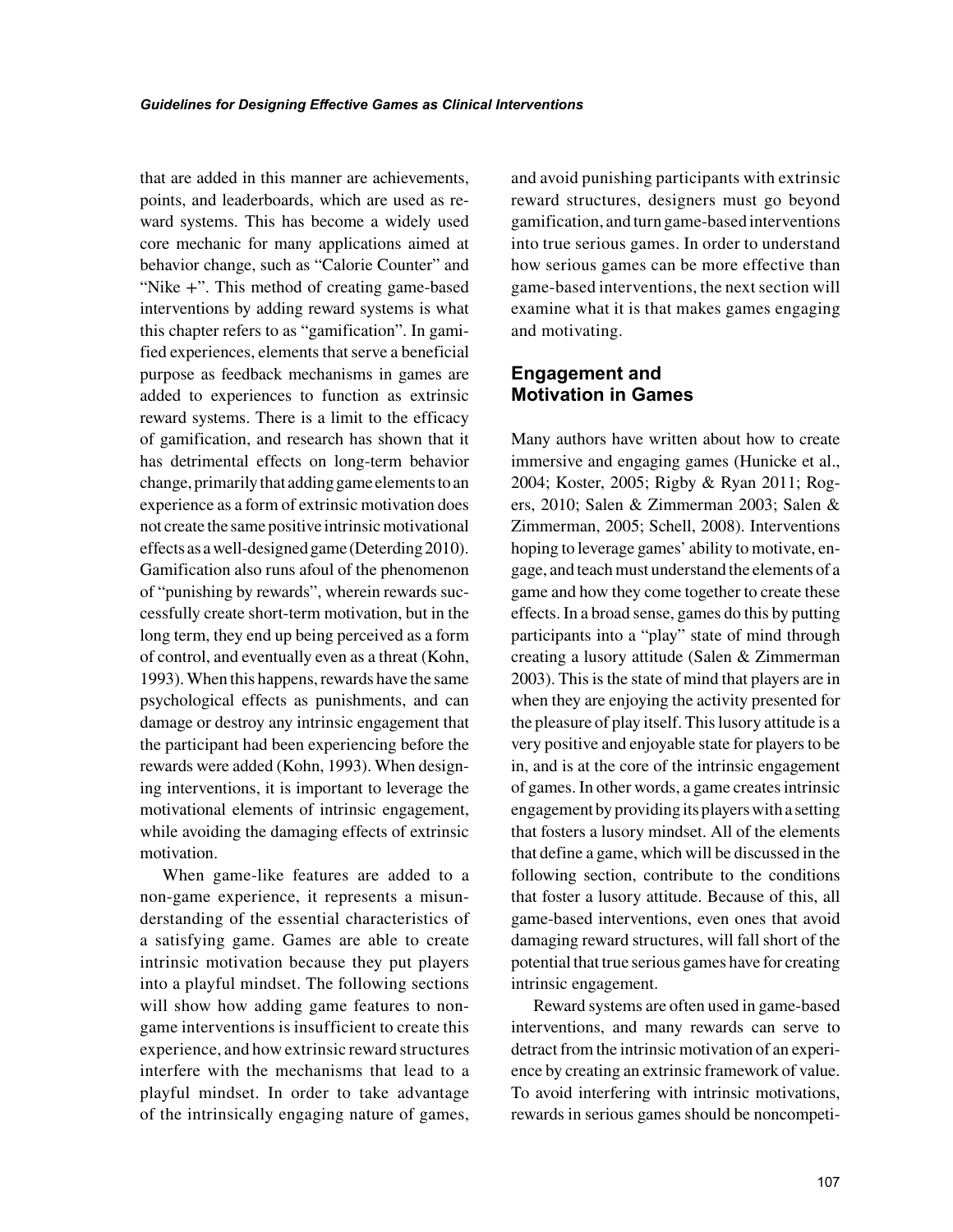tive, reinforcing, and contingent upon performance standards rather than task engagement. The performance standards used in the rewards process should be kept objective and attainable, in order to avoid discouragement (Dickinson, 1989). In other words, rewards should be used as mechanisms to provide players with feedback on their performance. This way, their desirability encourages continued play, as players seek to improve the quality of their gaming experience. In addition to rewards, other controlling structures serve as extrinsic frameworks: threats, deadlines, directives, and competition for rewards (Deci et al., 2001). It is more likely that the desired outcome of an intervention will be achieved if the intervention is built as an intrinsically motivating experience, rather than relying on these extrinsic frameworks to drive motivation.

A main distinction between intrinsic and extrinsic motivation is the perceived degree of control of the participant. If the player does not feel that their participation in a behavior is free and voluntary, but rather coerced by a desired reward, they will ultimately be less likely to engage in that behavior. If a participant is engaging in a behavior that they do not enjoy, in order to receive a tangible reward, then the reward is acting as a damaging external reward framework (Deci et al., 2001). It is important to avoid creating controlling extrinsic motivational frameworks, not only because they are ineffective, but also because they damage intrinsic motivation, especially after the reward structure is removed (Deci et al., 2001). By understanding the mechanisms with which games create intrinsically motivating experiences, serious game designers can develop interventions that are more likely to be lasting and effective. To facilitate this, a formal definition of a game is provided below, followed by a discussion of each of the elements that make up a game and how they help create intrinsic motivation.

#### **What Is a Game?**

In order to make effective serious games, and avoid making game-based interventions that lack the potential of serious games, it is essential that serious game designers understand what a game is. A frequently quoted simple definition of what constitutes a game is: "the voluntary attempt to overcome unnecessary obstacles" (Suits, 1987). To exemplify many of the attributes of a game, consider the game of basketball. In basketball, the goal of the player is to put a ball through a hoop. If this goal was the only part of the rule set, the player could simply walk to a hoop and put a ball through it. The game provides obstacles to this goal that would be unnecessary for the player to go through to achieve this as an unrestricted goal. The rule set puts the hoop high in the air, and puts 5 other players in the way of accomplishing the goal. Suits' concise definition of a game is particularly useful because it explicitly mentions the notion of voluntary participation, which is a factor that is often overlooked in game-based interventions. Suits' definition outlines the bare essentials to creating a lusory attitude (Salen & Zimmerman, 2003). For a more in-depth understanding of what makes a game, designers can look to the definition proposed by Caillois (1961), which is a comprehensive list of attributes that create the type of engaging experience that people call a game. Caillois's definition requires a game to be free, separate, uncertain, unproductive, governed by rules, and make-believe. In order to facilitate the most thorough understanding possible, this chapter proposes and utilizes a modified version of Caillois' definition. A game is:

• **Free:** Participation in a game is voluntary, and without obligation or coercion. For the purposes of this chapter, this is interpreted as referring specifically to the mindset of the player as they are playing. As long as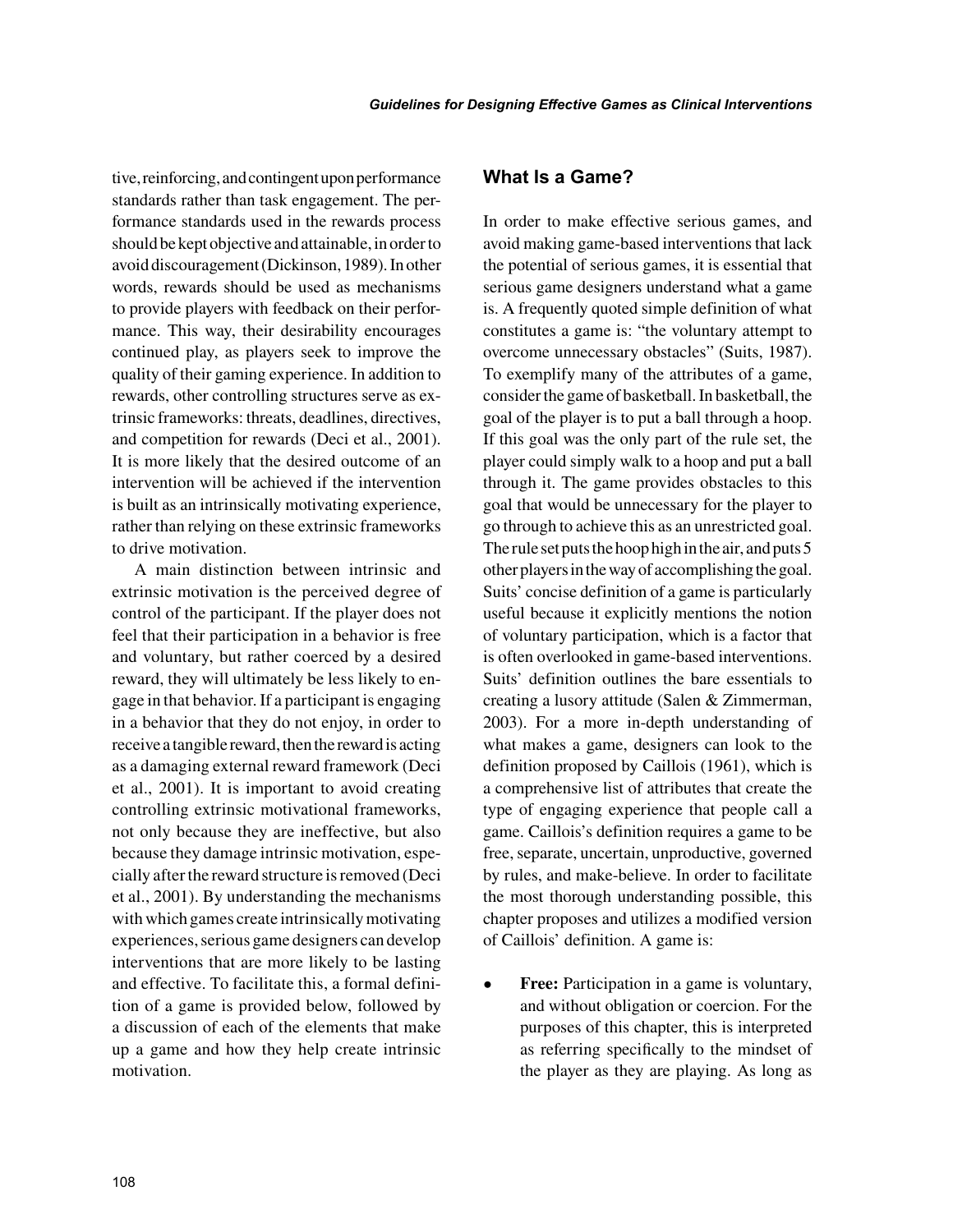the player's attention is focused away from extrinsic motivations during play, they are experiencing the freedom that defines a game.

- **Separate:** A game is distinguishable from real life. A game exists in a firmly defined, circumscribed time and space.
- **Uncertain:** A game allows for player choice in the specific course of events, the results of which are unforeseeable.
- **Unproductive:** In-game labor is unnecessary to the completion of the player's goals. In Caillois' definition, being unproductive means that the player's actions can have no productive effect on the real world. The interpretation used here takes a phenomenological perspective and argues that importance lies in the perception of the player, rather than the game's effect on the world. As long as the labor is unnecessary in the eyes of the player, it meets the requirement of being unproductive.
- **Governed by Rules:** Rules create a new framework for acting in the world, set up unnecessary obstacles, and provide conventions that create the novel world that the player exists within.
- **Make-Believe:** Distinct from real life. The awareness that the goals and rules are separate, arbitrary, and unnecessary, creating a novel contained reality for the player to step into.

The proposed definition of a game accounts for the player's subjective experience more than Caillois' original definition did. This is supported by research showing that a player can become engaged with the enjoyment of an activity, and experience it as an overall intrinsically engaging experience, even if the player's initial participation is driven by a desired extrinsic reward (Deci & Ryan, 2000; Deci et al., 2001).

The reason that game-based interventions fail to achieve the level of intrinsic engagement that is possible in serious games is that they fail to include all of the elements that games use to promote a lusory mindset. The definition of a game provided here can be used as a handy checklist for designers to see if their intervention meets the definition of a game. This is a technique promoted by Professor Greg Niemeyer in his University of California Berkeley game design classes (personal communication, April 18, 2012). Game-based interventions frequently fail to meet the criteria of freedom, separation, unproductivity, and make-believe. These elements are closely tied, and are crucial for creating a lusory attitude, and thus inspiring motivation, engagement, and self-efficacy (further discussed in the section on behavior change.)

Encouraging a mindset of freedom is crucial to games, because any element that draws the player's attention away from the playing of the game can cause them to lose their lusory attitude and damage their intrinsic engagement. To be truly "free", or voluntary, a player must engage with the experience regardless of outcome. This can be particularly challenging for serious games to achieve, because they are designed explicitly for players to achieve extrinsic objectives. For some interventions, a player's participation is involuntary, for others it is influenced by the desire to achieve the stated objective. The important part of this attribute, however, is specifically the player's mindset during play. In other words, the issue is one of attention, rather than intention. If the player's intention in playing the game is to become a better runner, this does not necessarily preclude a lusory attitude. But if their attention while playing is on that outcome, rather than on their in-game goals, the experience has failed to become a game for them. Even if a player's initial reason for choosing this activity is based on a desired outcome, the player's motivations for the actions that they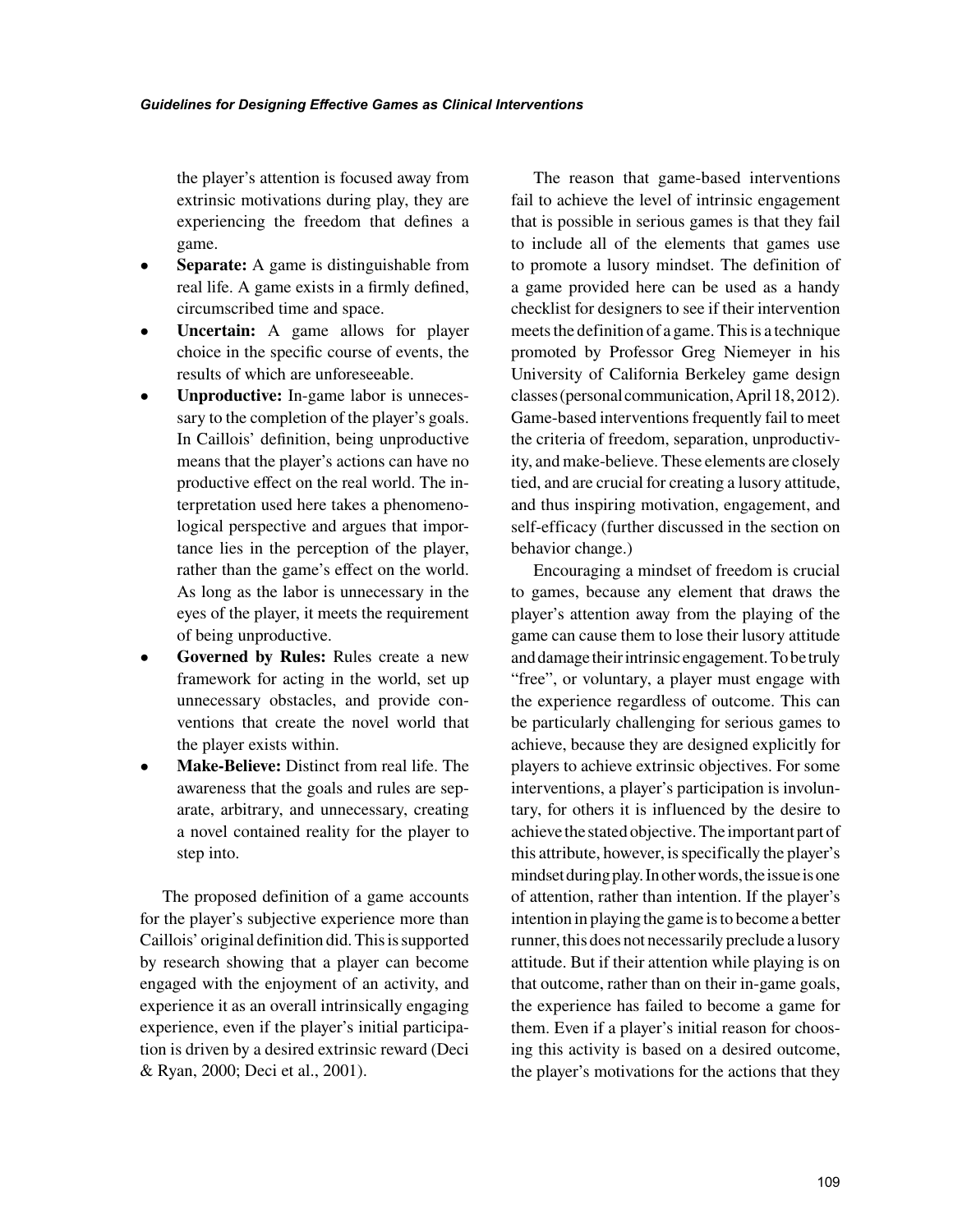take in the game must be in-game motivations. The subjective nature of this attribute means that some activities may be a game for one person, but not for another. A professional basketball player who is focused on making sure they get another million dollar paycheck is not able to achieve the same lusory attitude as a child whose attention is focused solely on the game.

Separation helps players maintain a lusory attitude by creating a space where they are safe from outside concerns. By occurring in a discrete, circumscribed time and place, games promise to take players away from their external concerns for a time, while also promising to return them after the experience is over. A game like basketball happens in a specific location over a specific amount of time, and is thus circumscribed and separate from real life. Separation is one of the hardest pieces to get right in a game-based intervention. By definition, a serious game is trying to impact real life and thus is not separate. It is difficult to create a feeling of separation when actions are seemingly productive, impact the real world, and are about real issues, not make-believe ones. Narrative goes a long way to supporting a feeling of separation for players. In the game World Without Oil (WWO), designer Ken Eklund (2011) created a feeling of separation by using an extremely clever narrative device. By setting the game slightly in the future, he circumscribed the reality his players were playing in. In WWO, players played as themselves, but told stories from their future lives. The simple act of imagining themselves as living in the future created the needed separation for the players. The game was no longer about their lives, but about some future self, in a future time, that they were free to explore. With these ideas thus circumscribed from their real life, players were able to come up with unique and innovative solutions to problems surrounding peak oil. In real life, these problems are daunting, and failing to come up with effective solutions has disastrous real world consequences. In an experience that is "separate", the fear that goes along with real life failure is mitigated, thus empowering the participant to be more inventive and experimental.

An activity is uncertain when the participant cannot easily predict the outcome. When there is only one solution to get around an obstacle, or when a problem's solution is too easy for the player, the outcome becomes certain. Certainty takes away any feeling of challenge in the activity, and is essentially the same thing as not having obstacles. If basketball was played in a static course, where all of the opposing players did the exact same thing every time, there would be certainty because there would be one optimal solution to getting the ball through the hoop. If this was the case, basketball would become a puzzle rather than a game. Additionally, uncertainty means that there is some capacity for the player's own actions to impact the outcome of a game, granting the player an empowering sense of agency and control.

According to Caillois (1961), being an unproductive activity means that the actions in the game only affect the game itself, and not anything in the real world. The requirement for a game to be an unproductive activity is seemingly incompatible with the idea of a serious game. However, games are about creating the subjective experience of a mindset of play, so as long as the game activities are unnecessary in the eyes of the player, the designer can create the illusion of unproductivity. This happens on two levels. First, the player's attention during the game must be on in-game goals that are not a direct reflection of the game's outcomes. For example, in basketball, the goal of putting a ball through a hoop does not affect anything in the real world. Therefore, the in-game goal is successfully unproductive. Second, the game should include obstacles that are unnecessary to the completion of the in-game goal, similar to the obstacles mentioned in Suits' definition of a game (1987). In basketball, the other players, the height of the baskets, and all of the other rules represent these obstacles. These obstacles present the player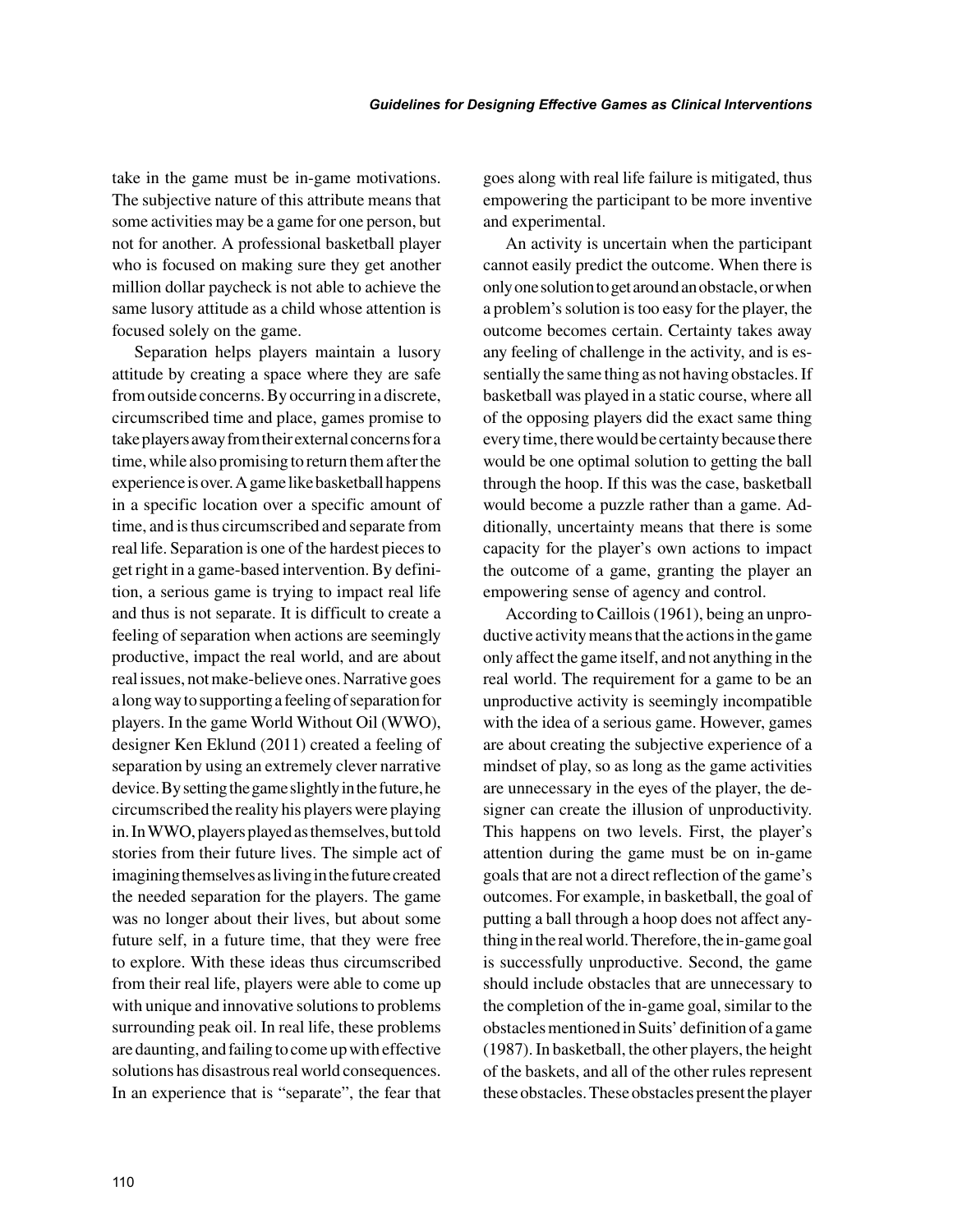with clear objectives for all of their actions, which are further removed from the productive outcome of a game. Distancing actions from outcomes is important, because it is the actions that the player takes during the game that ultimately lead to the desired outcomes. Therefore, if their actions are not viewed as sufficiently unproductive, the player's attention may be recalled to the real world outcome of the game.

When an activity is governed by rules, it is creating an alternate set of laws for the player. The rules set out the parameters of the game. The obstacles and goals of a game are all created in the rule set. Rules help to create a feeling of separation and make-believe by creating the novel space in which the game takes place, and by outlining what is expected and allowed in this new space. The rules of basketball define how long play goes on for, what the goal is, and the acceptable means that are available to accomplish the goal.

Finally, a game needs to create a make-believe world for players to step into that allows them to let go of attachment to the real world outcomes offered by the game. In the real world, the results of people's efforts are tied into their egos. Whether they fail or succeed is important to them, because it means something about their status and competence. People fear failure in real life, because failing reflects directly on them as a person. When the real world consequences of failure are taken away, that fear is taken with it. If people feel free to experiment without negative consequences, they are more willing to stretch themselves and try things that may not succeed. If the player's main focus while playing a game is on the beneficial outcome of the game, then the experience has failed to be a game for them. In this case, the player is using an extrinsic framework to view their participation, and is not experiencing the activity with the lusory attitude that allows them to have an intrinsically engaging experience. Even in games with a real life outcome, the player's focus must be on their in-game goals. The potential to break the make-believe aspect of a game exists in both

serious and entertainment games. When winning becomes a motivation unto itself, when position on a leaderboard or financial gain is the motivating factor, for example, the walls of make-believe break down and playing becomes a grind, rather than an intrinsically rewarding experience. In games like basketball, this make-believe is created by things such as building team identity, so that the players are now acting on behalf of their team against other teams, all of which are constructs that only exist within the game.

This definition of a game serves both as a tool for analyzing and learning from existing serious games and game-based interventions, and as a guide for making new serious games. Experienced designers can use this definition as a checklist while designing serious games, and thus leverage the engagement and motivational power of games. One of the most important elements for serious game designers to focus on is building a strong and interesting narrative, creating a separate, make-believe world for players to exist in. Most importantly, a serious game needs to distract players from its real world outcomes during play, rather than highlighting them. This can be done effectively by designing in-game goals that cause, but are distinct from, the real world outcomes of play. Once an experience meets the definition of a game, it contains everything it needs to draw players into a lusory state. However, it is possible to increase player engagement beyond the basic lusory state common to all games, and serious games can benefit greatly from this practice.

#### **Flow**

Flow is an element that can be extremely beneficial to engagement, and can increase engagement beyond that created by the pleasure of a basic lusory state. When a person is fully engaged in the challenge of a game, they are utterly focused and directed. They enter a state of deep concentration, accompanied by a feeling of control, a loss of self-consciousness, and an altered sense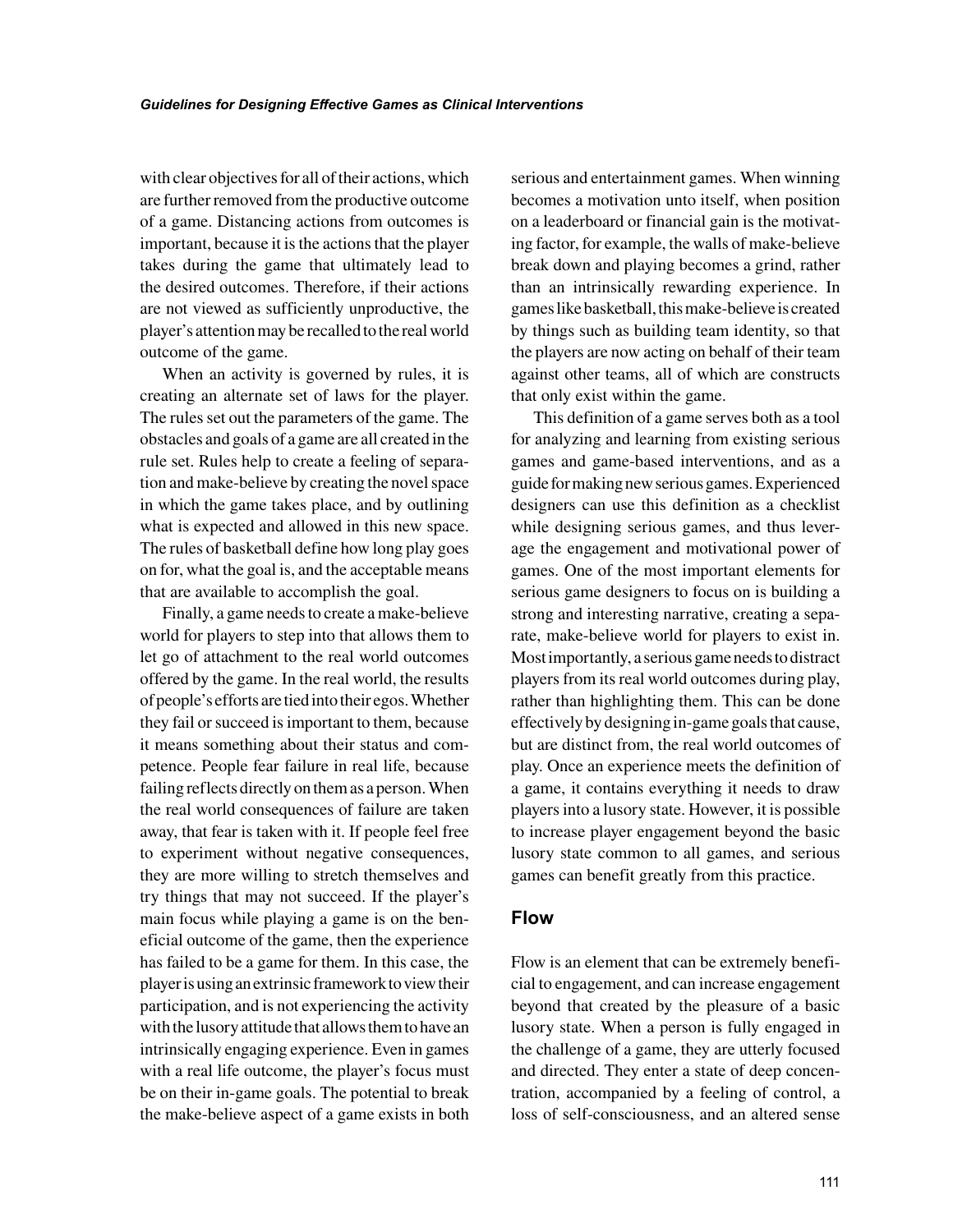of time (Csikszentmihalyi, 1997). This state of intense focus and concentration is referred to as "flow", and the ability to bring the player into a state of flow is one of the most powerful tools that games have to create an engaging experience. The experience of a flow state is highly pleasurable, and as such is a very potent source of intrinsic motivation.

To create a sense of flow, an experience needs to give its participants a clear goal to focus on, immediate feedback on their actions, and tasks that challenge the participants to an appropriate degree (Gregory, 2008). Games, by their nature, are an ideal medium for engaging people in a state of flow. All games provide their players with clear goals. They set out explicit conditions to win or progress, and obvious obstacles to those actions, from which the player can always identify their current objective. Games also provide feedback. The clear goals provided by the game allow players to know clearly whether or not they succeeded. If a basketball player misses a shot, that gives them feedback about their aim. More complex systems of feedback are possible, especially in video games, where every decision a player makes can trigger visual, audio, and even physical feedback. Systems of points and awards can also serve as feedback mechanisms and, when used in this way, don't have the same negative effects as when they serve only as extrinsic motivators. Finally, games can be designed to different difficulty levels, which can be tailored to specific audiences. The most important element in creating flow, however, is the matching of the difficulty of the activity to the skill level of the participant. Flow can only occur when the participant is challenged, but not to the limits of their skill. If a task is too far below a participant's skill level, they will feel bored and anxious. If the task is at or beyond the limits of a participant's skill, they will feel frustrated and stressed. Even if the player is able to complete a task at the limits of their skill, it may take too much effort and leave them too frustrated or exhausted to experience flow. A flow-enabling task must be challenging without being frustrating (Gregory, 2008). Video games excel in this area because they can offer the player a choice of difficulty levels to play at, and because they are able to change difficulty instantly in response to a player's performance. It is possible to create a state of flow by having adaptive challenges that stay on the edge of a player's ability. Games like Tetris that become increasingly difficult and allow the player to continue playing until they fail are effective at creating flow states (McGonigal, 2011).

Being pleasurable, the state of flow provides an avenue for creating intrinsic motivation (Csikszentmihalyi, 1997) and thus aids the adoption of a lusory state. When the challenges being presented are appropriate for the participant's skill level, they gain a feeling of mastery of their skills and control over the outcome of events, leading to increased confidence and self-efficacy. The intense focus and concentration that are the hallmarks of the flow state also induce the participant to block out distracting stimuli, such as preoccupations and feelings of self-consciousness. This combination of increased confidence and self-efficacy with decreased negative emotions leads participants to take more risks and experiment with new ways of using their skills, creating more opportunities for learning and increasing the rate at which they learn and build competence (Csikszentmihalyi, 1997; Deci et al., 2001). The self-efficacy that is experienced during the flow state also increases the likelihood of long-term behavior change (Ajzen, 1985; Schwarzer, 1992; Rosenstock, 1974).

## **How Games Encourage Behavior Change**

For most clinical interventions, the ultimate intended outcome is long-term behavior change. Thus, it is valuable for all serious game designers to understand mechanisms for behavior change. Effecting change in a person's behavior, even in a willing participant in a clinical intervention, is more complicated than simply providing infor-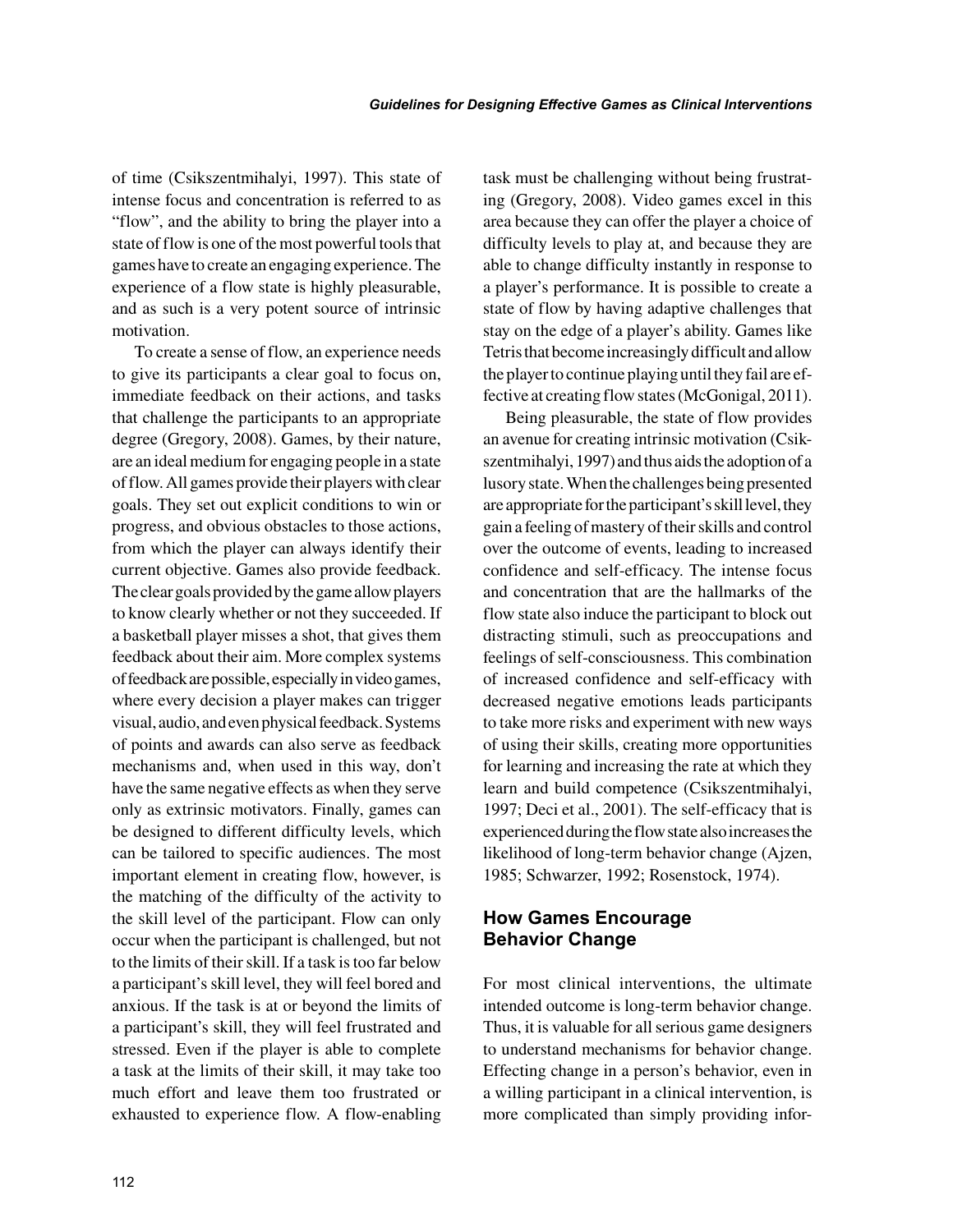mation. The theory of planned behavior (Ajzen, 1985; Ajzen, 1991) is a useful way to explain the elements needed to support and motivate behavior change. Interventions that intelligently target all of these elements will be the most effective.

The theory of planned behavior lays out three predominant factors that encourage the adoption of a specific behavior: attitude, subjective norm, and perceived behavioral control. Attitude is based on the person's own perception of the behavior. Subjective norm is the person's conception of the communal or societal perception of the behavior. Perceived behavioral control is the degree of selfefficacy that the person has in respect to performing the behavior. Many theories of behavioral change include self-efficacy as a key factor in creating lasting change (Ajzen, 1985; Schwarzer, 1992; Rosenstock, 1974). The combination of a person's own view that a behavior is positive, their view that the wider opinion of that behavior is positive, and a positive perception of their own ability to control the behavior leads to a strong intention to perform the behavior (Ajzen, 1991). Intention is highly predictive of actual execution of a behavior, as long as the perception of behavior control is not unrealistically high (Ajzen, 1985; Ajzen 1991). Therefore, increasing the strength of the intention is likely to increase adoption of the behavior.

Many serious games have focused on raising awareness of their target issue to create behavior change. Focusing solely on raising awareness is a failure to harness the true power of games to change behavior. Awareness is a part of behavior change, but is by no means a complete solution. Even in cases where subjects have a positive attitude about the effects of a behavior and perceive a positive subjective norm, they can still be resistant to behavior change if they lack self-efficacy (Ajzen, 1985; Ajzen, 1991). For example, a person who knows the beneficial effects of exercise and whose peers are very positive about exercising might repeatedly fail to follow through with an exercise plan if they believe that exercise is difficult or that they cannot fit it into their schedule. Subjects must feel capable of a behavior in order to adopt it. This is why building self-efficacy is a crucial element to consider when designing clinical interventions – raising awareness will only affect attitudes and subjective norms, which are not sufficient for behavior change (Ajzen, 1985; Ajzen, 1991).

# **Implications of Messaging Psychology for Behavior Change**

A large body of literature has shown that information can have a deleterious impact on behavior, if it is not presented in a well-considered manner (Hansen, Winzeler & Topolinski, 2010; Jessop, Alberty, Rutter, & Garrod, 2008; Ferraro, Shiv & Bettman, 2005). The way information is "messaged", or framed, has relevance to the recipient's ability to turn that information into practice. The science behind persuasive messaging is often studied, both by advertisers and by health advocates, in order to influence consumer behavior. Creating a positive view of a behavior is not as simple as merely giving players all the necessary information about the behavior. For example, many studies have shown that exposing subjects to images foods increases people's desire to those foods (Cornell, Rodin, & Weingarten, 1989; Ferraro, Shiv, & Bettman, 2005; Marcelino, Adam, Couronne, Köster, & Sieffermann, 2001). As a hypothetical example, a game that informs players about healthy food choices by having them sort healthy and unhealthy food may actually have a negative real world effect on sugar consumption. When creating an intervention, it is important not to conflate awareness or information with behavioral change. In the case of creating a game that involves sorting healthy food from unhealthy food, the designer may have increased the player's knowledge of the nutritional value of food, but they would likely have failed to intervene and help the player make healthier choices. In the best case, the designer has increased the player's knowledge on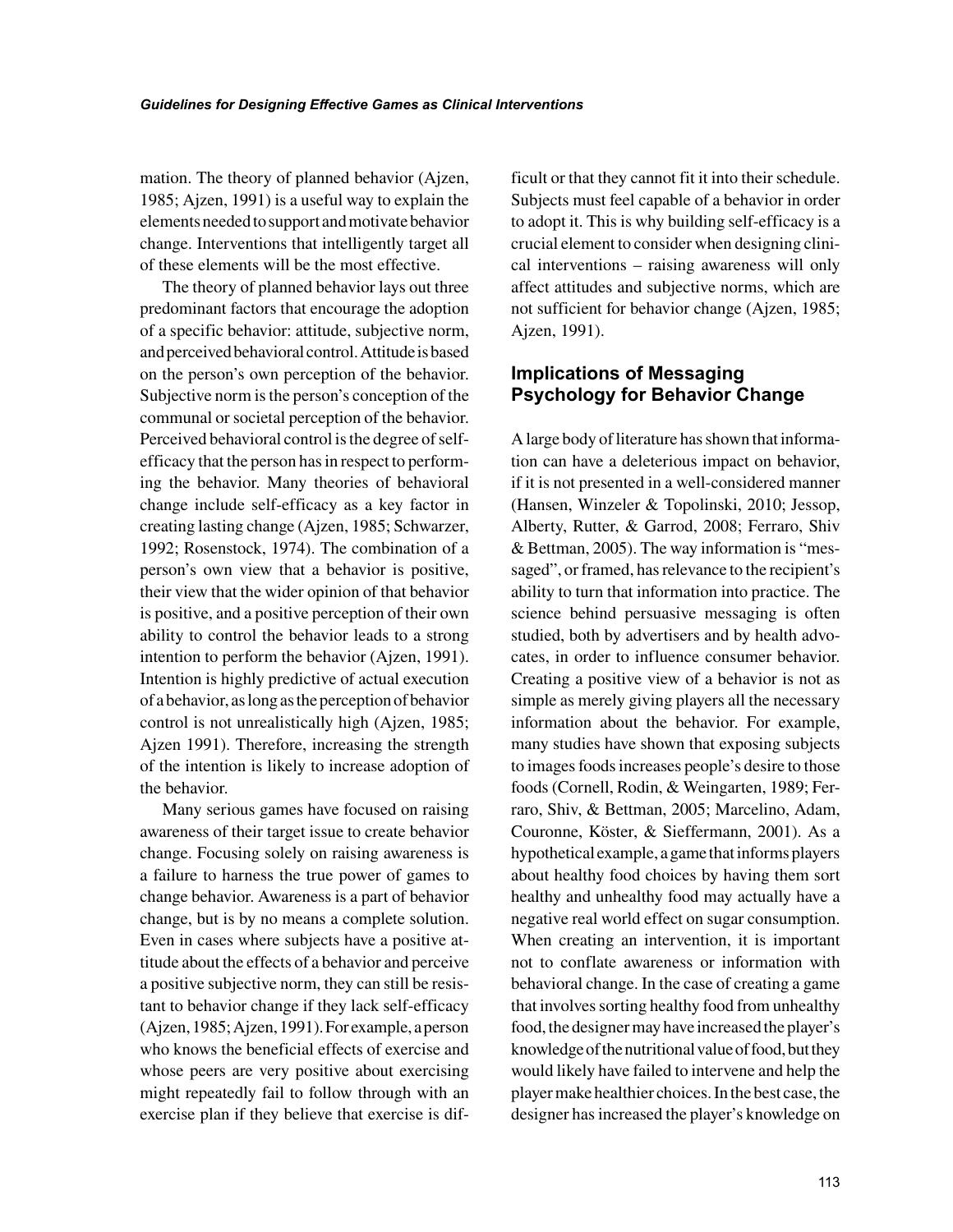the subject without influencing behavior, and in the worst they have increased the player's desire for unhealthy food.

Another tactic that is often misapplied to interventions is fear-related messaging. Not only is the perception of behavior just one aspect of behavior change in the theory of planned behavior, but messages about the extreme negative consequences of a behavior can actually reduce the likelihood that people will stop the harmful behavior. There is an extensive literature showing that esteem-promoting behaviors increase when subjects are presented with mortality (Hansen et al., 2010; Jessop et al., 2008; Ferraro et al., 2005). In addition, when confronted with mortality-related messaging, participants tended to display indulgent behaviors when this indulgence was not detrimental to their self-esteem (Ferraro et al., 2005). It is therefore reasonable to assume that, when confronted with dire health warnings, subjects will employ esteem-promoting behaviors, which may not always be the desired behavioral outcome. For example, a game that shows the player the horrible effects that smoking has on their health may actually increase the likelihood that they continue smoking, as a way of improving self-esteem. Outside of games, this effect is supported by studies that have shown that mortality-related warnings on cigarette packaging can promote smoking in people who use this behavior to reinforce their self-esteem (Hansen et al., 2010). Informing people of the disastrous effects of their actions is not extremely effective and may even be counterproductive. If body image is not essential to the self-esteem of the subjects, they may be inclined to become more indulgent and consume more food when reminded of their mortality. It is important to tread carefully when trying to give a message that changes behavior. Far from being transformative, a dire message reminding people of their own mortality leads people to more firmly identify with, and act in accordance with, their current world view (Arndt, Greenberg & Cook, 2002). If behavior change is the desired result of an intervention, it is important to avoid messages that remind people of their own mortality. Interventions do have occasion to present information that may be uncomfortable to the participants. In these situations, games can create safe places to deal with difficult issues by giving a measure of separation, and creating a lusory attitude. Increasing self-efficacy may also subvert the necessity for self-esteem boosting behavior.

### **How Games Teach**

For interventions whose outcomes require knowledge or skill acquisition, it is important to examine how games teach. Gentile and Gentile (2005) demonstrate that games operate as extremely powerful pedagogical tools for training skills, changing attitudes, and conditioning behavior. They define an effective education as one that:

- Increases the likelihood of skill transfer by demonstrating that there are a multiple ways of solving the same problem.
- Excites and motivates students by providing gratifying stimulation.
- Rewards achievement by presenting difficult challenges that require building on skills previously developed.
- Allows achievement to be recognized by peers.
- Is accessible to everyone regardless of previous experience.

Gentile and Gentile (2005) highlight several aspects of video games that make them such successful pedagogical tools. Games are active and participatory in nature, causing players to take ownership over their actions. This sense of ownership and agency leads to the player feeling a greater sense of connection to their results. Many of the flow-promoting elements of games discussed above also make them successful pedagogical tools. Games provide players with clear objectives that function as unequivocal markers of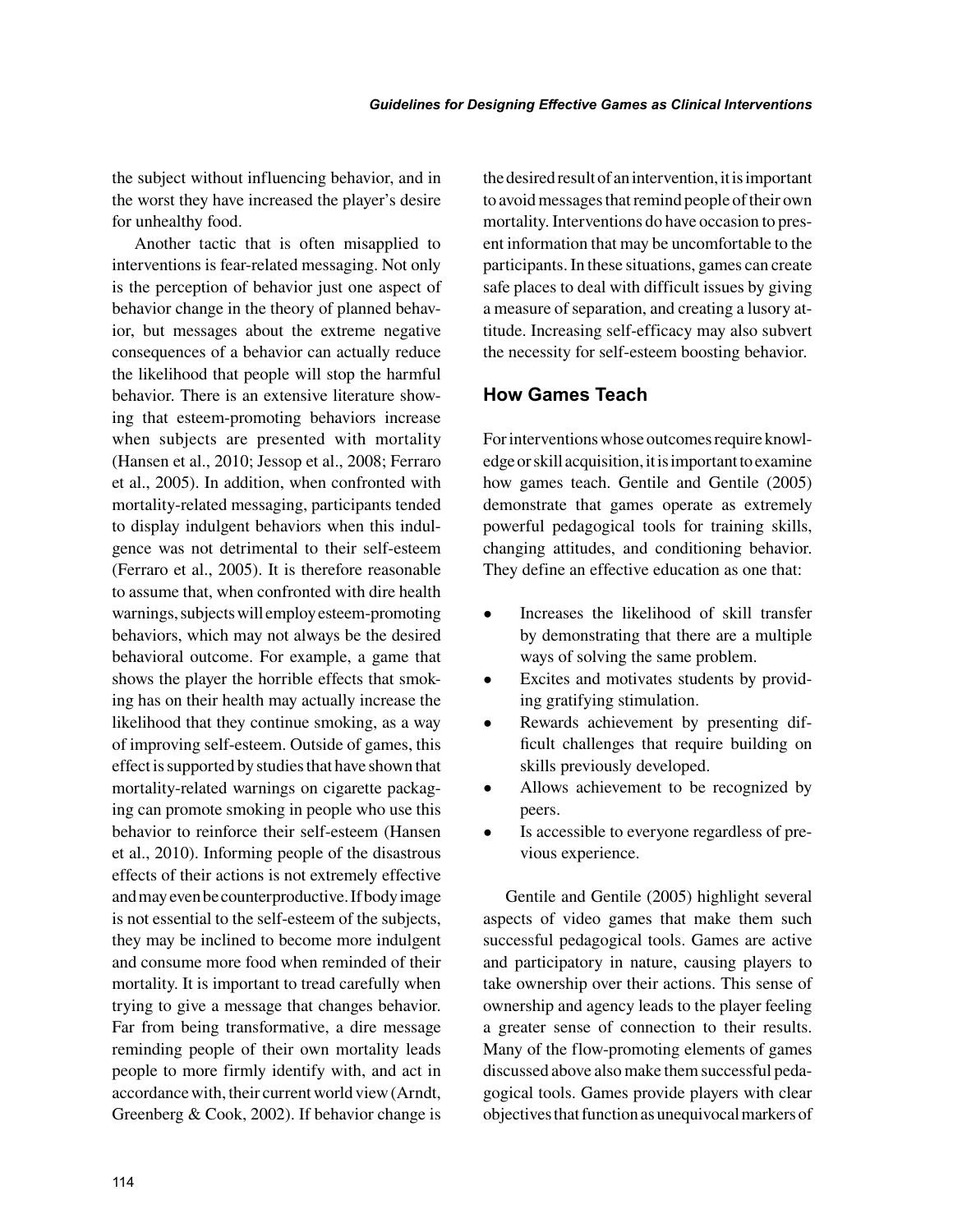success, which increase self-efficacy. Games can have variable difficulty levels that can be adjusted in reaction to the player's performance. This can effectively eliminate boredom and frustration, which are responses to tasks with inappropriate difficulties and can interfere with continued participation. Games also deliver immediate feedback to players as they practice skills, allowing them to continually advance their practice by instantly applying the knowledge they gained from the previous task. Practice usually continues this way until mastery is achieved, greatly increasing the likelihood that players will accurately recall the knowledge gained from their practice in the future. Games can even encourage players to "over-learn", continuing their practice beyond the point of mastery and creating automaticity. The flow state also promotes learning, by increasing self-efficacy and readiness to experiment with new ways of using learned skills.

As Gentile and Gentile (2005) observed, video games create a platform to provide both extrinsic rewards and intrinsic rewards — they award points and trophies, but they also give the player an opportunity to gain validation through accomplishment. Extrinsic rewards in video games provide a mechanism for the player to receive feedback on their performance. This feedback supports intrinsic motivation by helping the player conceptualize their progress. Another key feature of video games for creating intrinsic motivation is the incorporation of levels of increasing difficulty. The skills that a player must master in order to complete one level become foundational skills that are built on in the next. This system of mastering skills, and then building on them in the next iteration, is analogous to the system used in spiral curriculum design to improve learning by creating meaning and purpose. The spiral curriculum model follows the constructivist philosophy of education, and features a progression to more difficult tasks based on mastered skills (Gentile & Gentile, 2005). In this context, mastery of skills is not, in itself, the desired outcome. Rather, it is a

step in the process of learning to use the learned skills in meaningful ways. The feedback structures of video games make it easy to conceptualize the value of building skills, and to anticipate their future utility. Additionally, progressing through a system of graduated levels contributes to selfconfidence by providing feedback on the player's progress and giving them a sense of achievement.

Games can also take advantage of multiple styles of practice. When a skill is practiced continuously over a short period of time, the player is benefiting from massed practice. Massed practice allows the player to gain competence very quickly, increasing confidence and comfort with the use of the skill. Distributed practice involves using the skill regularly over a longer period of time, with resting periods between practice sessions. This style of practice leads to a more lasting understanding of the skill, and eventually to mastery and automaticity (Hovland, 1938). By combining these two methods of practice, games create a framework to build a more complete understanding (Gentile & Gentile, 2005). Practicing the application of skills and knowledge in a variety of contexts increases the learner's ability to apply them in new, unfamiliar contexts. This happens primarily for two reasons. First, learning across multiple contexts facilitates an abstract understanding of the skill, rather than an understanding of the skill as an algorithm to be applied in one specific set of conditions (Bransford, Brown, & Cocking, 1999). Second, each situation in which a learner is exposed to a piece of information creates a new memory trigger, increasing the opportunities for the learner to recall the information (Gentile & Gentile, 2005).

Another advantage that games have over conventional teaching methods, according to Gentile and Gentile (2005), is that they are "cool". Video games are widely marketed and accepted in society as desirable activities, and skill level can affect social stature. In this way, social recognition within peer groups becomes an additional extrinsic incentive, increasing the desire to continue practicing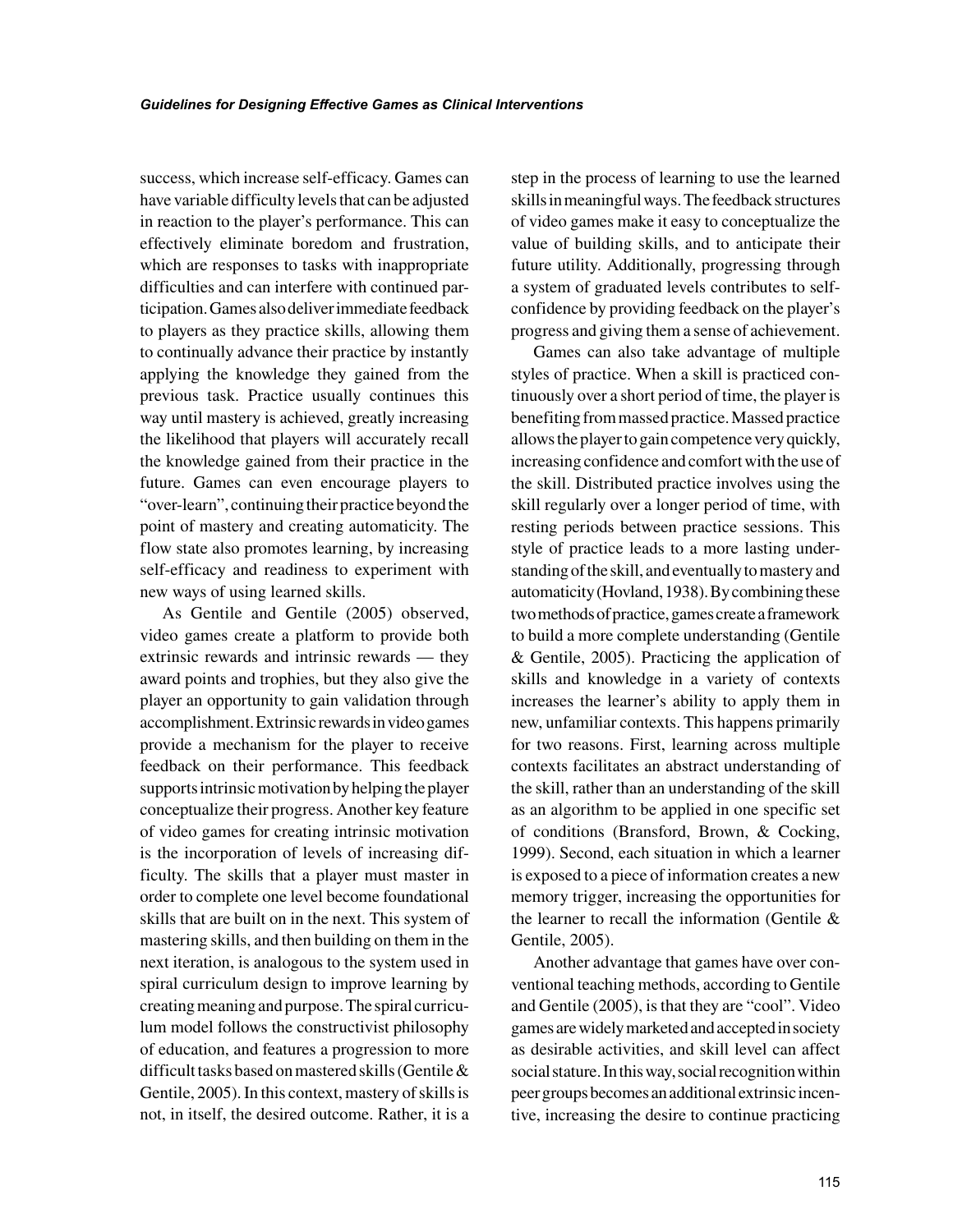and improving skills in video games. A similar dedication to practicing skills in a more traditionally academic way can result in a reduction of social stature (Gentile & Gentile, 2005).

As Gentile and Gentile (2005) point out, the educational process can benefit in several ways from examining the teaching methods found in games. Interventions targeted at information and attitude changes benefit from these methods by focusing on a limited set of core skills or concepts that learners benefit from mastering and overlearning; employing a spiral curriculum, assigning tasks that use and build on the knowledge and skills acquired in previous levels; challenging participants with increasingly difficult tasks; and using intrinsic incentives to motivate participants to meet those new challenges. The mechanisms outlined by Gentile and Gentile (2005) clearly show that video games can have long-lasting effects on players' attitudes and behaviors. From this, it can be inferred that the learning mechanisms present in games have potential for application in teaching and training healthy behaviors.

## **THE MDAO FRAMEWORK**

This chapter draws from a widely used framework that provides entertainment game developers with a basis for building engaging games and a common language to discuss and address the difficulties inherent in creating engaging games. Mechanics, Dynamics, Aesthetics, and Outcomes (MDAO) is proposed as a framework that can serve a similar purpose in building effective serious games. The MDAO framework is modeled after the Mechanics, Dynamics, and Aesthetics (MDA) framework, which encapsulates best practices for entertainment game design (Hunicke et al., 2004). Through the addition of "outcomes", MDAO extends the MDA framework for use by serious game designers.

#### **Components of MDAO**

- **Mechanics:** The goals, rule sets, and other components of the game.
- **Dynamics:** The emergent player behaviors that come out of the player's interaction with the game's mechanics.
- **Aesthetics:** The emergent emotional responses that arise out of the player's experience.
- **Outcomes:** Behavioral or intellectual consequences of the player's interaction with the game.

Mechanics are the elements that the game gives players to interact with directly (Hunicke et al., 2004). This includes all of the controls, tools, obstacles, and rules that define, create, and limit the ways in which the game can be played. While it can be useful for designers to talk about games in terms of genres, such as "first-person shooter", it is important to remember that these are made up of sets of mechanics, which can each be manipulated individually. In the example of first-person shooters, the individual mechanics include: "first-person perspective", "player-versus-environment", "skillbuilding level design", and "realistic physics". Changes to any mechanic can have an impact on the dynamics, aesthetics, and outcomes of a game.

## *"All players on a team win" - A mechanic in basketball.*

The dynamics of a game are the player behaviors that emerge from the constraints created by the mechanics (Hunicke et al., 2004). The mechanics of the game create the system of boundaries that determine the possible ways in which the game can be played. The dynamics are the ways that players play, once presented with those boundaries. For example, if a game includes the mechanics "multiplayer", "ability to communicate with other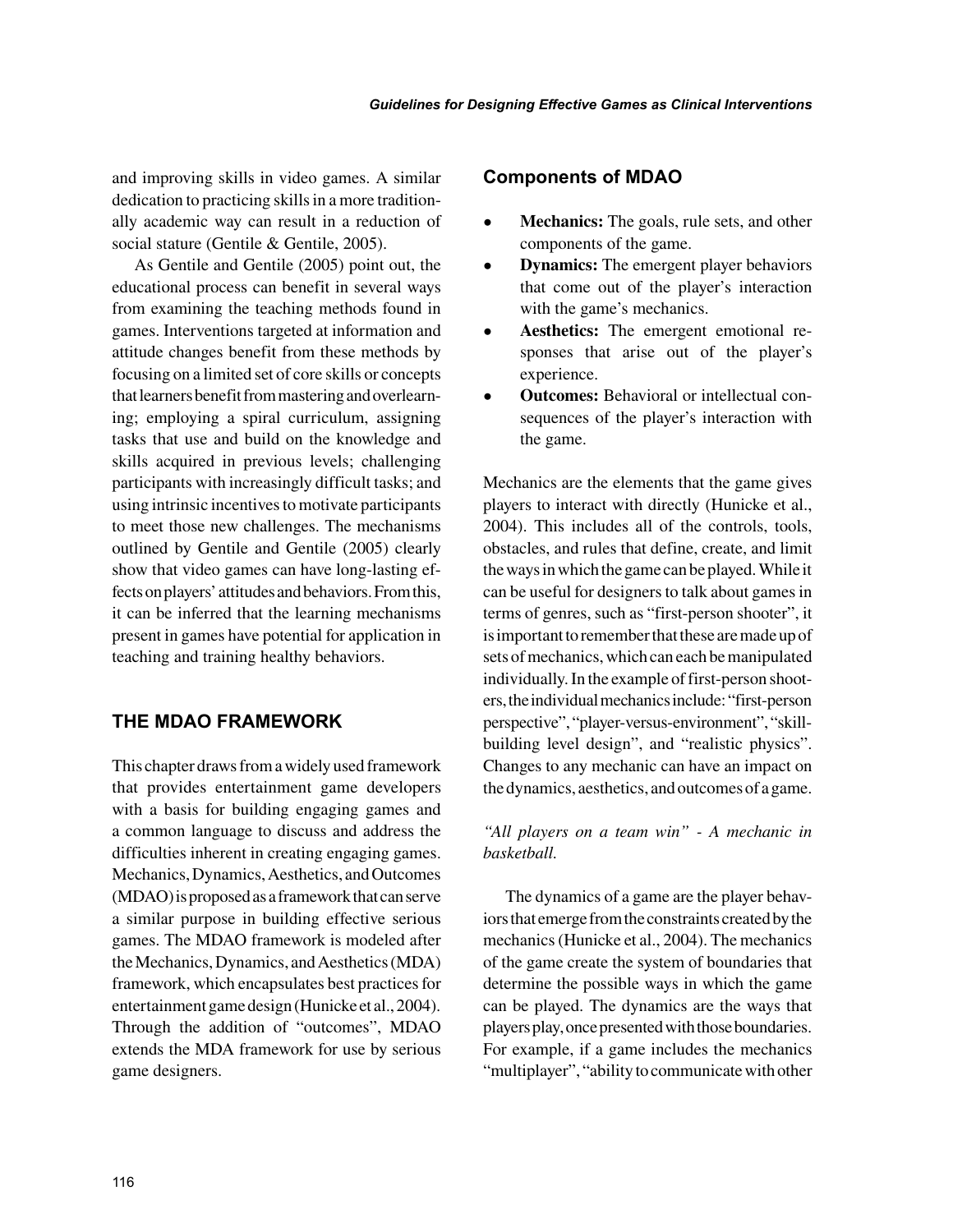players", and "shared win condition", the players of the game might react by creating a dynamic of "cooperation". While all dynamics are ultimately created by the player, the fact that they arise directly from the player's reaction to, and interaction with, the game's mechanics means that a designer can manipulate mechanics to create constraints that intentionally encourage their desired dynamics and discourage undesired ones.

*"Cooperation within a team" - A dynamic in basketball that comes from the mechanic "all players on a team win".*

Aesthetics are the emotional responses that arise in the player from participating in the dynamics of a game (Hunicke et al., 2004). "Fun" is an inadequate way to describe the emotional engagement of games. Conceiving of "fun" in terms of aesthetics gives game designers a better vocabulary for describing engagement. The MDA framework breaks aesthetics down into eight categories:

- **Sensation:** Game as sense-pleasure
- **Fantasy:** Game as make-believe
- **Narrative:** Game as drama
- **Challenge:** Game as obstacle course
- **Fellowship:** Game as social framework
- **Discovery:** Game as uncharted territory
- **Expression:** Game as self-discovery
- **Submission:** Game as pastime

Basketball creates the *dynamic* of "cooperation within a team". Out of this dynamic of cooperation, players develop feelings of "camaraderie". One of the reasons basketball is an enjoyable game is this feeling of "camaraderie", which is a "fellowship" aesthetic. It is not necessary for aesthetics to focus on positive emotions. For example, fear is a powerful "sensation" aesthetic. Much like a rollercoaster, a horror game may be designed to evoke an enjoyable fear sensation to drive engagement. Both serious and entertainment games have aesthetics, but for entertainment game designers, the primary outcome that they are concerned with is creating specific aesthetics for players to enjoy.

*"Camaraderie" - An aesthetic in basketball arising from the dynamic of "cooperation within a team".*

The outcome is the real world result of a serious game. Whether intentional or not, all games have outcomes. The outcomes of games designed for entertainment are usually purely aesthetic outcomes. Entertainment games focus on aesthetic outcomes to maximize engagement. Serious games focus on other types of outcomes to produce results that can be useful in a clinical context. Games can have several complementary targeted outcomes designed to strengthen the intervention, but it is essential to be conscious of each of them, and how the mechanics, dynamics, and aesthetics of the game support or detract from each outcome.

*"An increased social bond between the players" - An outcome of the dynamic "cooperation within a team" supported by the aesthetic of "camaraderie".*

#### **Identifying Desired Outcomes**

Concretely identifying the desired outcome is critical to the success of a serious game. Games are a very useful medium, but they cannot be expected to achieve goals that they were not designed to meet. A game that solely teaches *information* about the impact of a high-sugar diet is not likely to change players' eating *behaviors*. It is very important to identify the desired outcome and design the game around creating that outcome.

In order to help serious game designers realize their desired outcomes more clearly, this chapter identifies and presents seven essential outcomes. Nearly every possible intervention should fall into at least one of these categories, and many will fall into more than one.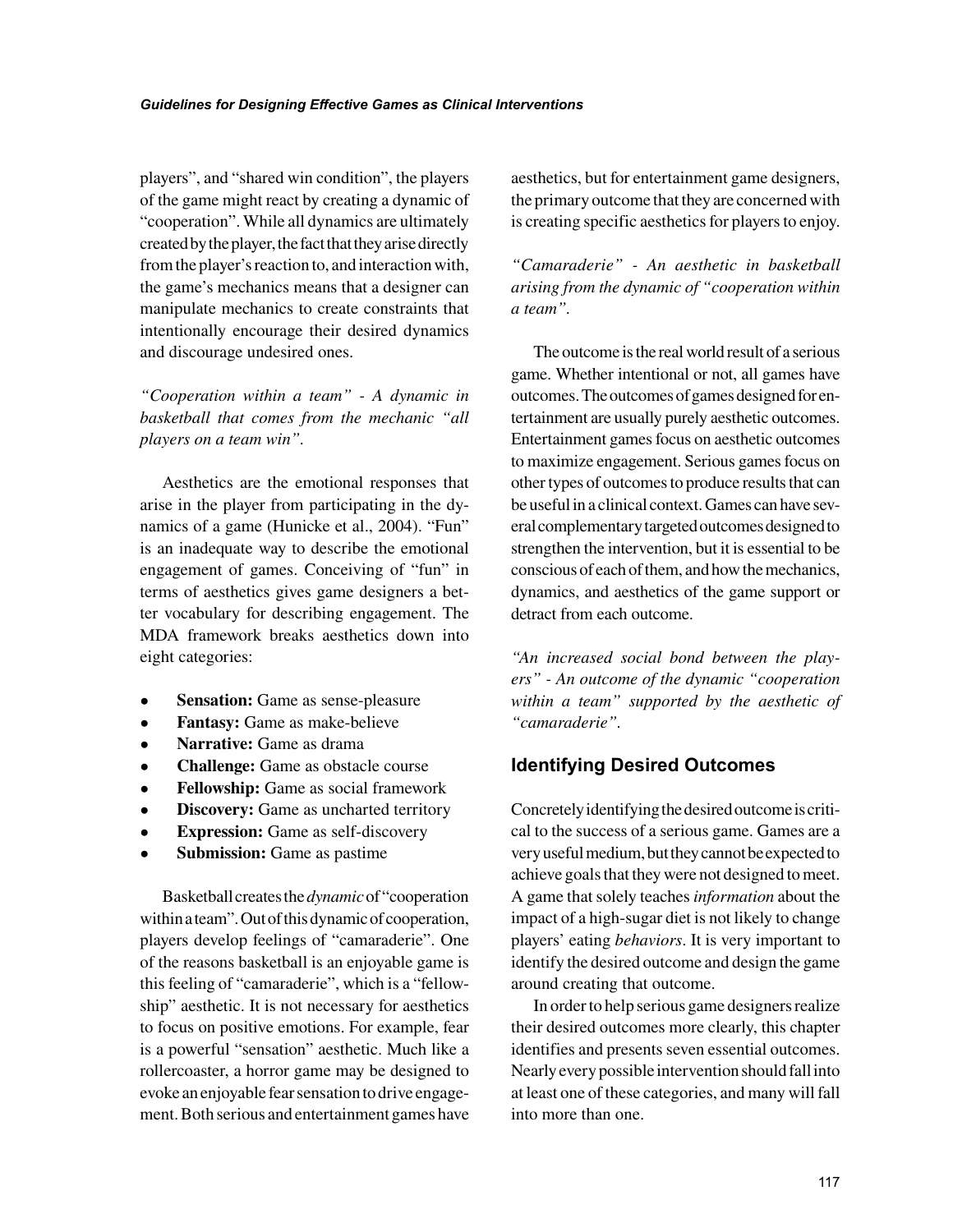- **Behavior Change:** Creating a lasting effect on behavior.
	- "*I am now exercising for half an hour a day*."
- **Attitude:** Changing attitude towards particular activities or ideas.
	- "*Exercise is fun*."
- **Information:** Raising awareness, transferring facts, presenting subjective norm.
	- "*Exercising 15 min a day has implications for longevity*."
- **Self-Efficacy:** Supporting perceived behavioral control, building the player's confidence in their own ability to accomplish a specific task.
	- "*I can do it*!"
- **Explicit Skills:** Learning specific methodologies, algorithms, or meta-cognitive skills, gaining a conceptual understanding of a topic, becoming proficient at performing a task.
	- "*I now know proper running technique*."
- **Implicit Skills:** Building executive function, memory, reasoning, problem solving.
	- "*I can now critically reason about my health choices*."
- Aesthetic: The emotions the player will feel through playing the game.
	- "*I feel close to the other people I played this game with*."

If *behavior change* is the desired outcome, it is important to understand the mechanisms behind behavior change, and the literature on effective behavior change strategies. Behavior change can be understood using the theory of planned behavior (Ajzen, 1985). The three components of this theory are attitude, subjective norm and perceived behavioral control. These are mapped onto the outcomes of Attitude, Information, and Self-Efficacy, which can come together to support the outcome of Behavior Change, and are discussed in more detail below. When the intended outcome is behavior change, it is important to be clear about what support the target audience most needs in order to enact the behavior change. Determine whether the target audience most lacks a positive attitude, awareness of a positive subjective norm, self-efficacy in relation to the behavior, or some combination of these factors, and incorporate the appropriate factors into the design as secondary or preliminary objectives.

*Attitude* change can be promoted through both knowledge and emotional experiences. Games with a desired outcome of attitude often include a desired outcome of knowledge as well, but don't necessarily require one. Games are well situated to give players an experience of enjoying something they would otherwise not enjoy by creating an engaging experience around it.

When the outcome of a game is focused on imparting a particular piece of knowledge, it is an *information*-based outcome. In the context of behavior change, the primary role of an information-based outcome is to build knowledge around the subjective norm of a behavior--how others feel about this behavior. This ties into a behavior change outcome through showing participants whether or not the behavior is socially acceptable (Ajzen, 1985). An information-based outcome can also support an attitude change, although it is not strictly necessary for that purpose.

Building *self-efficacy* is one of the greatest strengths of serious games. Games provide separation, are unproductive, and are make-believe. These, and the other essential qualities of games, create a lusory attitude (Salen & Zimmerman, 2003), which allows players to achieve real-world outcomes without a fear of failure. McGonigal (2011) describes this lusory attitude as "an optimistic sense of our own capabilities and an invigorating rush of activity". In other words, it represents a strong feeling of self-efficacy towards a behavior, and the subsequent engagement in that behavior. If the desired outcome of the game is to build self-efficacy towards daily exercise, a game in which the player engages in daily exercise with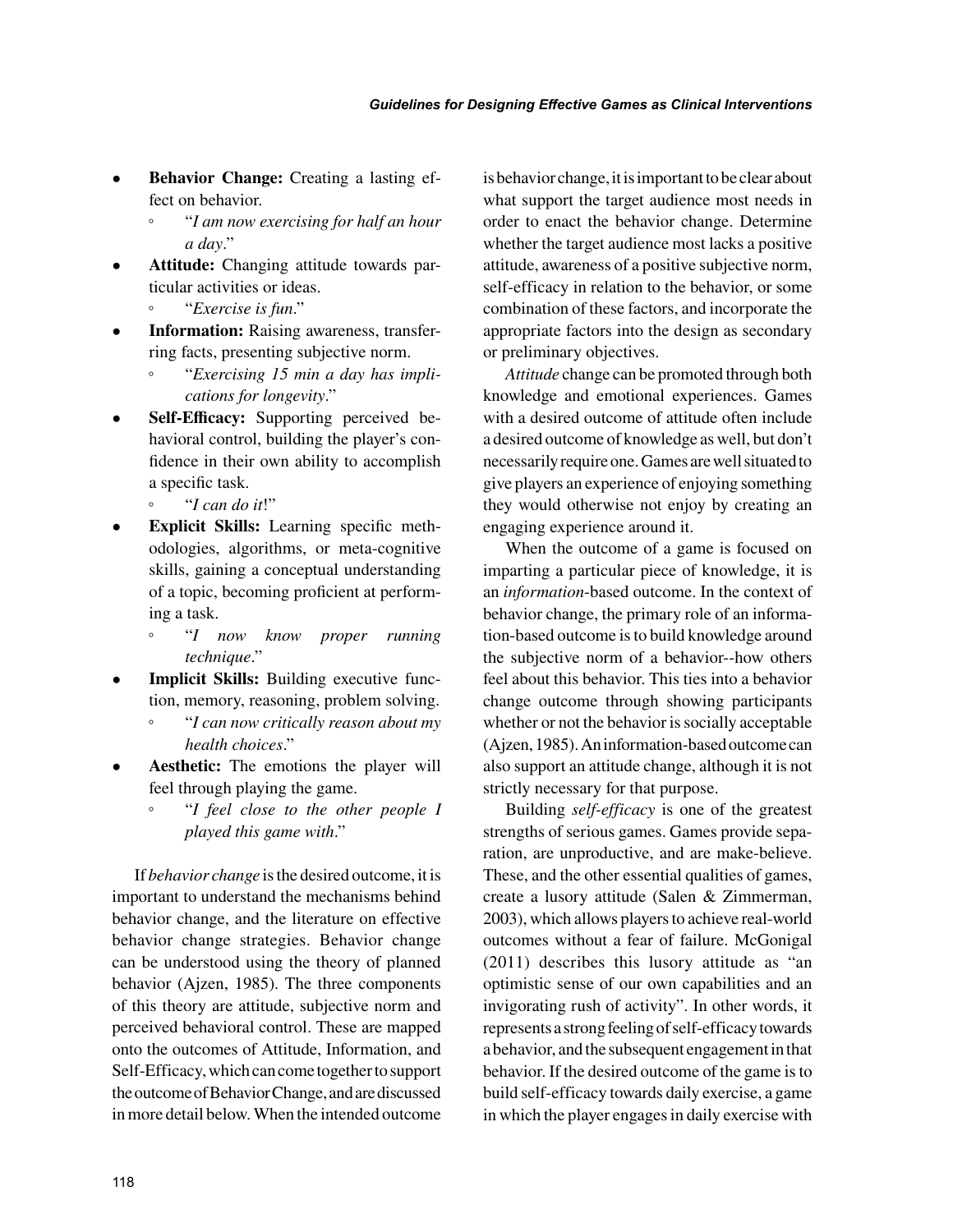a lusory attitude will give the player the experience of self-efficacy toward daily exercise. A game to support behavior change needs to consciously hold self-efficacy as an outcome. To do this, it must be designed so that participants choose to play the game because of its intrinsic enjoyment, not because of their desire for the outcome. To promote self-efficacy, a game must maximize engagement. Building the intrinsic engagement of the game requires understanding the core motivational factors discussed in the background section of this chapter. The game must be intrinsically rewarding by providing opportunities for improvement and achievement. The game must have a clear goal, so that players know what they are working towards. The game must have immediate feedback, so that players can feel satisfaction in their real time performance. And finally, the game must have challenges that match the skill level of the participant in order to create a flow state.

*Explicit skill* outcomes are defined by the concrete and specific skills or concepts that the designer wants to impart. Many health-related explicit skills center around proper form or technique, such as how to move one's body into particular yoga poses, or how to run without causing injury. A nutritional intervention that highlights explicit skill objectives might train skills such as how to prepare a balanced meal, or how to choose the most nutritious ingredients.

*Implicit skill* outcomes are focused at building cognitive or physical ability. This can be an important complement to other outcomes, making the intervention more successful than it would be otherwise. For example, individuals with low reasoning ability may not be able to translate the knowledge of which foods are healthy into an understanding of why it is important to make healthy decisions for longevity. Another type of implicit skill outcome is a general fitness increases, such as the ability to run a 5k.

The *aesthetic* outcomes are detailed in the aesthetics section above. Although aesthetics are a type of outcome, their importance, nuance, and ubiquity merit separating them from the other types of game outcomes. It is impossible to have a game that does not have aesthetic outcomes, and these are worth considering separately from other outcomes as a means to produce an engaging game.

## **Applying MDAO**

The designer experiences the game from the opposite perspective of the player, as shown in Figure 1. The designer has the ability to determine mechanics, which inform the dynamics, which in turn influence the aesthetics and outcomes. On the other hand, the player experiences the outcomes and aesthetics, which are created by the dynamics

*Figure 1. To use MDAO, the designer must work from the player's perspective*

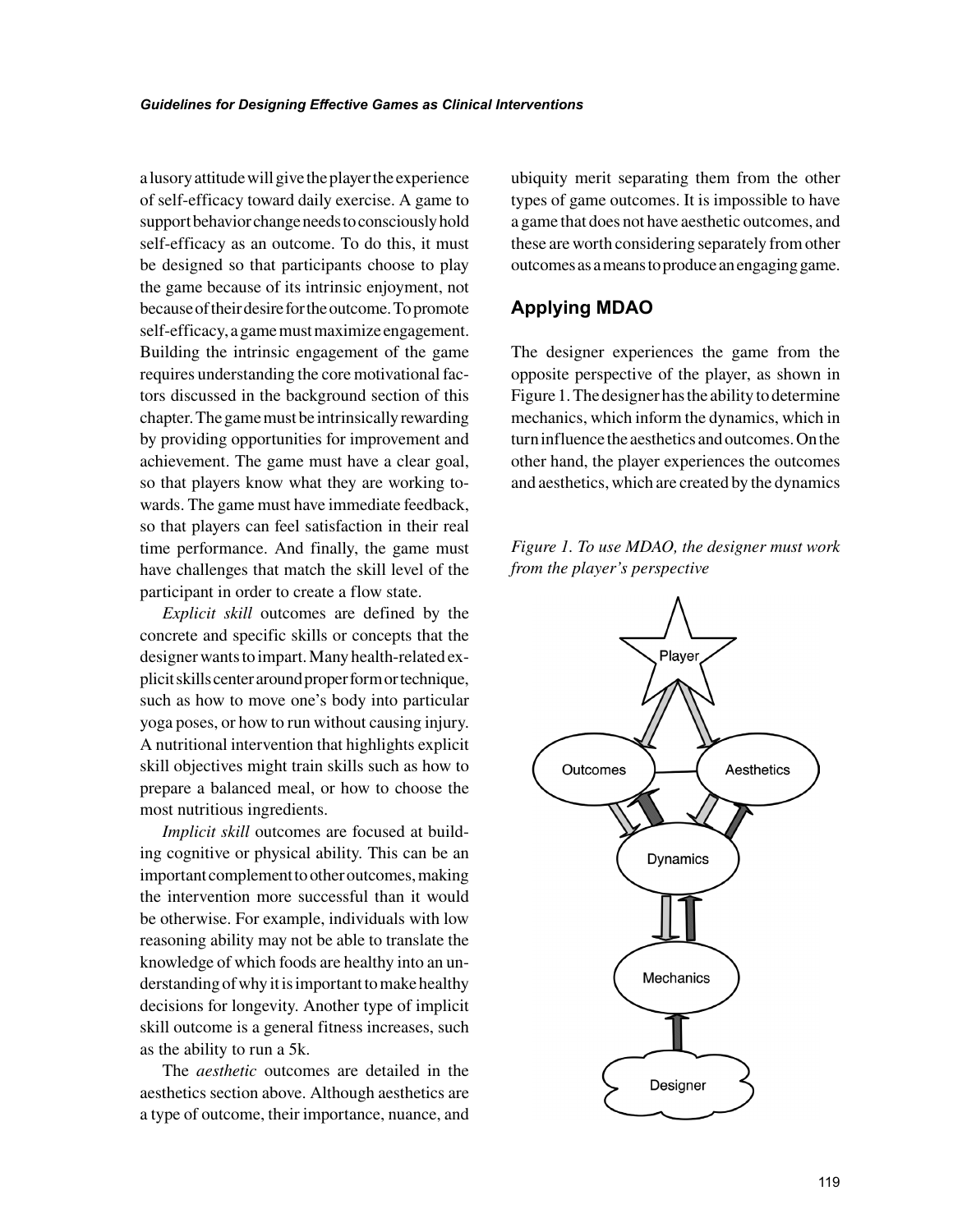that emerge out of the mechanics. A crucial aspect of the MDA framework is that the designer plans out the game from the player's perspective, starting with aesthetics and then moving to mechanics (Hunicke et al., 2004). The MDAO framework uses the same approach. This way, the serious game designer is focused on their desired outcomes throughout the process, and is encouraged to use only those mechanics, dynamics, and aesthetics that support their chosen outcomes.

The first step of this process is determining the desired *outcome* of the game. It is helpful to narrow down the outcome to make it as specific as possible. An intervention may have a broad mission, but it is important to go through a process to narrow down the goals of the intervention and from those goals identify useful outcomes which support them. Having a specific outcome allows a designer to more easily create mechanics that will lead to this outcome. The process of identifying outcomes involves many stages of research about how to effectively produce desired effects. This research will also help to highlight which outcomes are actually desired, and prevent confusing them for related outcomes, such as confusing *information* with *behavior change*. It is also important to recognize when there is a need for a supporting outcome, as is often the case in serious games with behavior change as a desired outcome. After identifying the critical outcomes, the designer must make sure that the other elements of the game are all aligned with this purpose, and make sure that the outcome is supported by all of the other factors that go into the game.

Although *aesthetics* are a type of outcome, they are an essential element of every game regardless of other outcomes, and thus warrant special consideration. Aesthetics help support other outcomes by making the game enjoyable and increasing engagement. The most important factor when deciding on aesthetics is whether they will align with the other outcomes of the game and contribute to making the game a cohesive

experience. All of the eight types of aesthetics can engage players, but some may better support a game's other outcomes, or be easier to implement. While it is possible to have aesthetics that are inappropriate for a specific audience being steered to a specific outcome, they are quite broad and can almost always be effective in some way. For example, an aesthetic of challenge can provide excellent support for an outcome of "exercising on a regular basis". The challenge inherent in basketball motivates players to play repeatedly in order to improve performance. Different audiences may also be more open to certain aesthetics. Younger audiences may prefer games with aesthetics of challenge and exploration, while older audiences may favor aesthetics of expression and community. As with outcomes, most serious games will have more than one aesthetic. In games that build on a narrative, or progress over a longer period of time, there may even be different aesthetics in different parts of the game. Designers must be careful to remain aware of how their aesthetics interact with their outcomes and design for the most symbiotic effect.

The *dynamics* are then planned out, with the goal of supporting and encouraging the aesthetics and outcomes of the game. While the experience of the players is described by the aesthetics and outcomes, the dynamics describe the players' actions. The dynamics of a game do most of the work toward achieving the desired outcomes. Aesthetics are responsible for much of the players' engagement with the game as a whole, but the dynamics are the actions that teach skills and build self-efficacy. Therefore, it is essential that the dynamics of a serious game support the desired outcomes as effectively as possible. Games that seek to build self-efficacy in relation to exercise should feature athletic dynamics such as running and jumping, while games that are meant to improve understanding of healthy diets should include dynamics in which players must consider the health of different choices.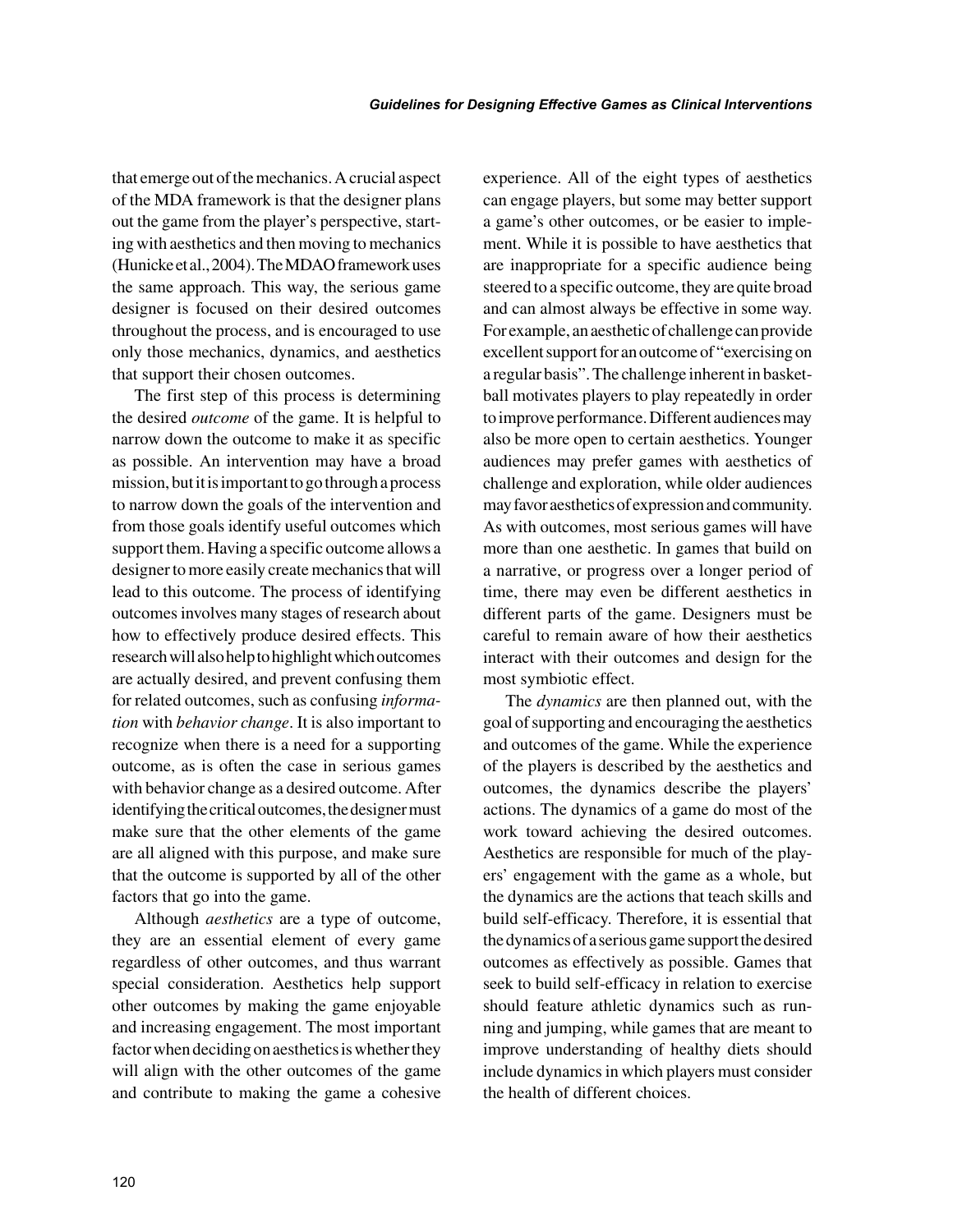The dynamics of a game also support the game's aesthetics, in order to engage the audience as strongly as possible. If a group of players enjoys social interactions and is motivated by an aesthetic of fellowship, their engagement could be increased by making a game that gives players reasons to create social connections. One way to do this is to design a team-based game. By allowing for dynamics such as "team play" and "competition", basketball gives players cause to relate both to the members of their own team, in a cooperative framework, and also to members of the opposing team, in a competitive one.

There will likely be several dynamics supporting each aesthetic or outcome. For example, a game might support a desired outcome of fitness with dynamics of running, jumping, throwing a ball, and frequent changes in running speed. If the same game supports its outcome with aesthetics of challenge and fellowship, it might add the dynamics of team play, competition, cooperation, passing the ball, and dodging opponents.

Dynamics are more specific than aesthetics, and thus require tailoring to the target audience and the outcomes. Some dynamics may even be detrimental to some outcomes. For example, a dynamic of competition might not support an outcome of "increasing prosocial behavior" and a dynamic of running for an hour would not be suitable for most elderly populations. Serious game designers must choose their game's dynamics to create their desired outcomes while keeping the limitations and tastes of their audiences in mind, because bored and frustrated players will lose their lusory attitude and engagement, and fail to benefit from playing the game. Designers should plan the dynamics that will be most effective in supporting players to achieve the sought-after aesthetics and outcomes.

The *mechanics* of a game are the only part that the designer has complete control over. The dynamics, aesthetics, and outcomes are all determined by the way the player interacts with the mechanics laid out by the designer. Serious game design follows a general pattern of mechanics creating dynamics, which result in aesthetics and outcomes. Because of this, it can be very tempting for designers to start by designing mechanics, and then observe the other elements. MDA proposed taking a reverse approach and outlining a roadmap to the aesthetics before designing the mechanics. This is because the way the player interacts with the mechanics is not always obvious. MDAO proposes the same approach, because a roadmap that tells the designer what outcomes, aesthetics, and dynamics they hope to see can aid them in creating and testing mechanics.

It is good to know what dynamics are being sought because interactions between combinations of mechanics, and between mechanics and dynamics, can be very complex. Small changes in even a single mechanic can create distinctly different dynamics. For example, a visible clock that counts up can support competitive dynamics and encourage continuous practice and replay in order to improve performance. This could be an effective way to support an outcome of regular exercise. A clock that counts down, however, can create time pressure, keep a game from running too long and leaving a player bored and unengaged, or foster a conceptualization of progress as level-by-level or session-by-session, rather than as a continually improving score. This conceptualization of progress by stages would be well suited to supporting an outcome that involves teaching skills by using a spiral curriculum design, which relies on discrete stages with increasing complexity.

Starting the design process with outcomes and working toward mechanics ensures that the mechanics that are used directly support the other aspects of the game. When deciding on mechanics, it is important to keep the audience in mind. This is of special importance for serious games, because they are often targeted at a very specific group. In these cases, the designer must identify their audience's capabilities and interests, and focus on mechanics that are appropriate and appealing. If a game's target audience has extremely limited mobility, it might be appropriate to make a game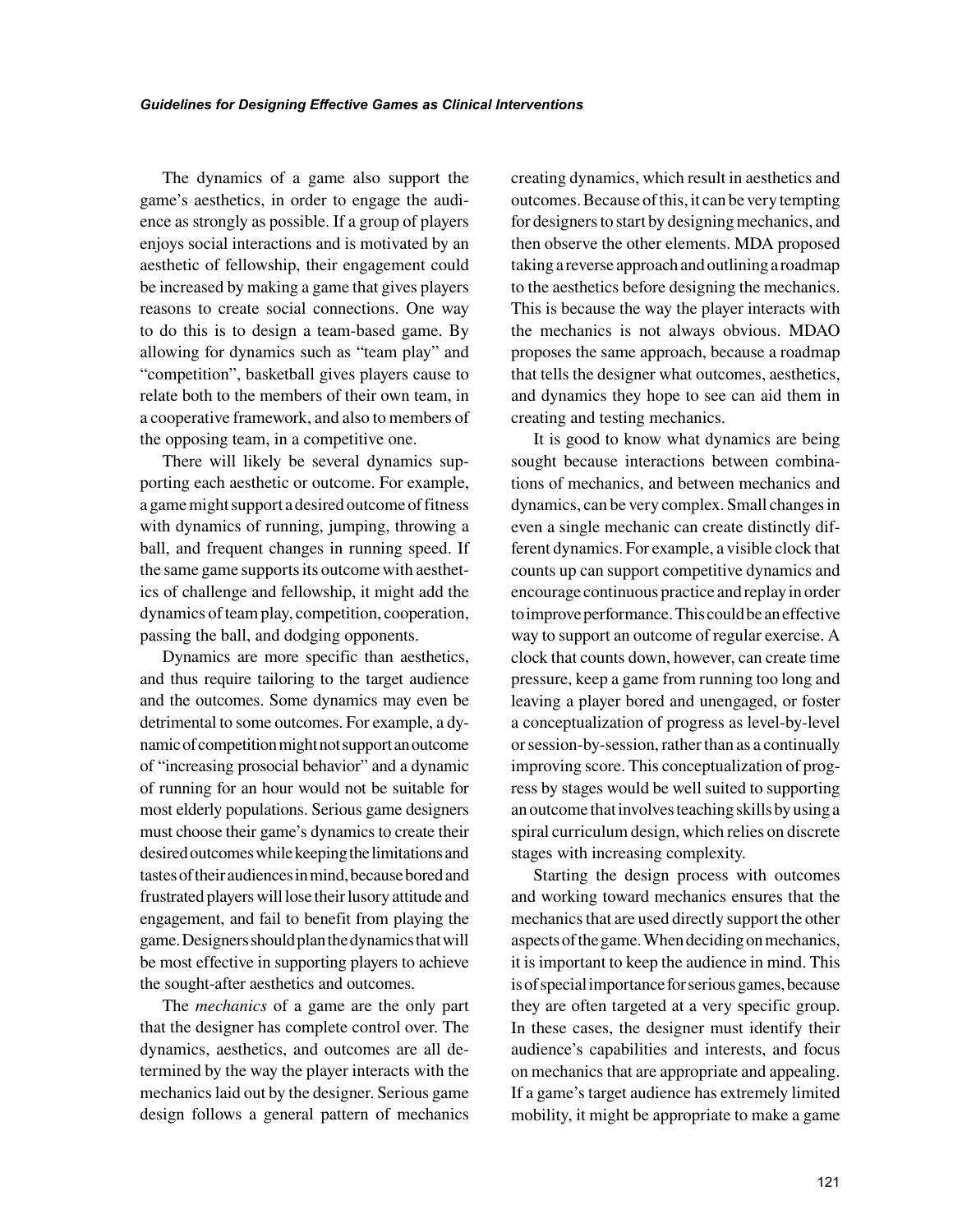that operates entirely by voice commands. Fully mobile players might find such a mechanic too restrictive, however. Similarly, fast and difficult first-person shooter games are popular with moderately experienced gamers, but may not appeal to the sensibilities or appetites of audiences not already trained in these controls.

Beginning the design process with outcomes and aesthetics also helps with the process of testing and refining mechanics. By having a clear vision of which outcomes and aesthetics they hope to create, designers will have an idea of which dynamics they are hoping to bring out in the players, so that when the mechanics are tested there is a desired result to test them against. As a rule, the best game design comes out of an iterative process of introducing mechanics, playtesting to see what dynamics, aesthetics, and outcomes emerge, and then altering mechanics to more accurately create the desired effects. Playtesting is the process of testing an unfinished game or a specific mechanic by watching it played by people, ideally in the target audience, outside of the design team (Fullerton, Swain, & Hoffman, 2004). This is the process by which designers observe how the MDAO elements come together in their game. Playtesting is absolutely crucial to the design process, because it tells a designer where the game is engaging, where it is boring, frustrating, or confusing, and where mechanics are having unintended effects on the dynamics, aesthetics and outcomes.

### **An Example of How to Apply MDAO**

In order to create effective interventions, MDAO is used in conjunction with an understanding of the literature on effective behavior and attitude changes in the specific domain of the intervention. Figure 2 illustrates this process where decisions regarding each step are supported by research findings reported in the literature. The MDAO design process from start to finish is presented through a hypothetical example where an agency is commissioning an intervention aimed at improving cardiovascular health using a serious game.





#### The Mission

Having a clear mission statement is important to any project. The mission in this example was decided by the agency commissioning the intervention, based on their research and goals. Mission:

• Improve lifelong cardiovascular health.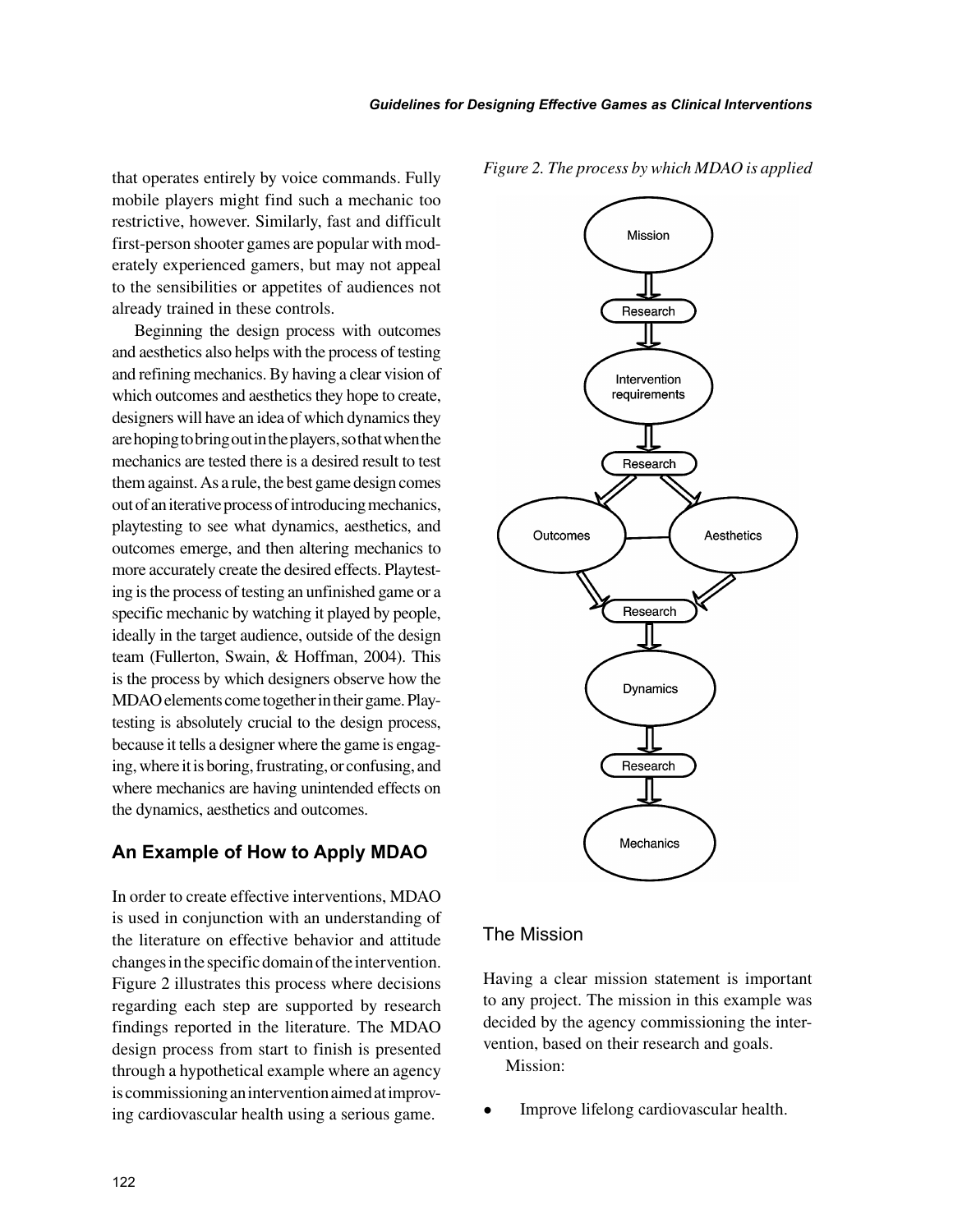#### **Choosing an Intervention**

When creating interventions, it is important to identify and focus on an appropriate target audience and be as specific as possible about the objectives of the intervention. From research, it is known that long-term cardiovascular health is important to a wide range of quality of life concerns, especially in aging populations. In the last 20 years, American women, more than other populations, have shown declining cardiovascular health. Due to this, women are the most at-risk group. New research shows that lifetime cardiovascular health is linked to physical activity in youth. From this literature, experts have concluded that it would be useful to design a game for young women that will improve their lifelong cardiovascular health.

Intervention:

• Improve lifelong cardiovascular health in women by promoting physical activity in young women.

### **Choosing Outcomes**

The Outcome for MDAO must be very specific. Research shows that long-term heart health is improved through young people participating in varying types of exercise. A highly beneficial type of exercise for cardiovascular health that even very active young people tend not to get enough of is frequent short bursts of high-intensity activity over the course of an hour. Therefore, it will be the goal of this intervention to cause frequent short bursts of high activity with an aim to improve overall cardiovascular health.

Outcome:

• Frequent short bursts of activity over the course of an hour.

### **Choosing Aesthetics**

It is important to consider who the players are, what kind of themes are likely to resonate with them, and what has been shown to motivate and engage this population. Research shows that young women are more motivated to engage in physical activity with the emotional support of their peers, and are also motivated by difficult tasks and feedback about how much they are improving.

Aesthetics:

- Fellowship.
- Challenge.

## **Choosing Dynamics**

The desired Dynamics of the game should support both the Outcomes and the Aesthetics. The type of exercise desired for the Outcome can be achieved by running with varied intensity, especially if frequent changes of direction are required as well. Research shows that, for young women, collaborating with others creates strong social bonds, and competition against opponents is an engaging type of challenge.

Dynamics:

- Collaboration.
- Competition.
- Running and stopping.
- Sprinting back and forth over a short distance.

### **Choosing Mechanics**

Mechanics that will cause running include: time pressure, distance between goals, and limited ways to get a ball across a court. Mechanics that will cause players to stop or change direction include: allowing players to hinder each other's movement, switching quickly between offensive and defensive roles, and giving players limited space. Playing the game in teams gives players an opportunity to collaborate. Opposing teams provide players a challenge that can adjust and scale with their ability level. Complicated scoring mechanisms provide players with skills to hone and opportunities to develop strategies.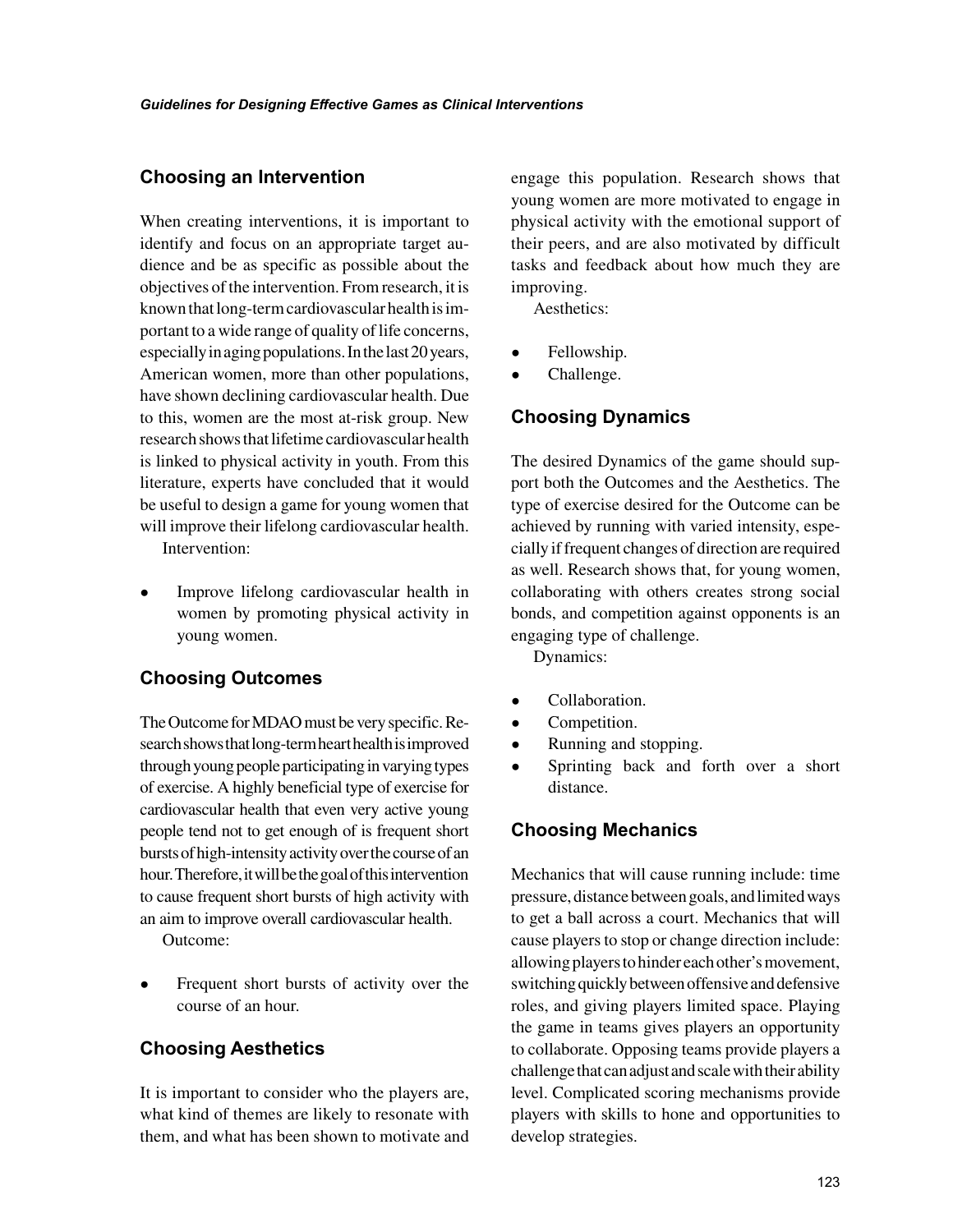#### Mechanics<sup>.</sup>

- There are two opposing teams.
- Only one team can win.
- The team with the most points at the end of the allotted time wins.
- Points are scored by putting the ball through the goal.
- Goal is a hoop high up on a pole.
- Each team is aiming at a different hoop in the opposition's territory.
- A shot must be made within 24 seconds of gaining possession of the ball.
- Players cannot kick the ball.
- Players must bounce the ball while moving.
- Hoops are placed at either end of the court.
- The court is 94 feet long.
- Players can intercept the ball.
- Possession of ball immediately results in offensive play.
- Players can physically block others as long as the blocking player is not moving.
- There is a 48 minute timer for the game.

In this example, MDAO has been used to create a game very much like basketball, with a specific outcome as an intervention for young women aimed at the larger mission of improving lifelong cardiovascular health.

#### **FUTURE RESEARCH DIRECTIONS**

To strengthen the case for serious games over game-based interventions with clinical outcomes, it would be useful to study the efficacy of clinical interventions that use either intrinsic or extrinsic motivations with the same stated outcomes, because most of the research on intrinsic and extrinsic motivation has been done in other fields. Longitudinal research on the lasting effects of serious games in clinical practice would show how much of an impact serious games have after the intervention is finished.

#### **CONCLUSION**

This chapter has outlined several tactics for going beyond gamification and creating effective interventions through designing serious games. These tactics include: promoting intrinsically motivating interventions by meeting the definition of a game; creating in-game goals that are distinct from the desired real world outcomes; understanding how to engender learning, self-efficacy, and behavior change; identifying the desired outcomes for the intervention; and using MDAO to target games toward creating the desired outcomes. The specifics on these tactics are reviewed below.

#### **Promote Intrinsic Engagement**

This chapter has shown that games are a successful medium for interventions, thanks to their ability to create motivation through intrinsic engagement. Sustained engagement is one of the key elements in the long-term effectiveness of clinical interventions. Many designers who seek to take advantage of this fact misunderstand the way that games generate such enduring engagement. When extrinsic rewards are added to an experience, as many designers have taken to doing, participants can perceive these rewards as a form of control being exercised on them. This puts the players in a mindset of resistance, negatively affecting their motivation toward the behavior that the intervention was meant to train. Correctly implementing the elements of a serious game in an intervention allows the player to maintain a lusory attitude. In this state, the player sees their actions as voluntary and enjoyable, rather than controlled or coerced. This enjoyment of the activity for its own sake is what makes games so engaging. When this intrinsic engagement is achieved in the context of a clinical intervention, the player will continue the intervention much longer, and be more likely to continue desired behaviors after the intervention is finished.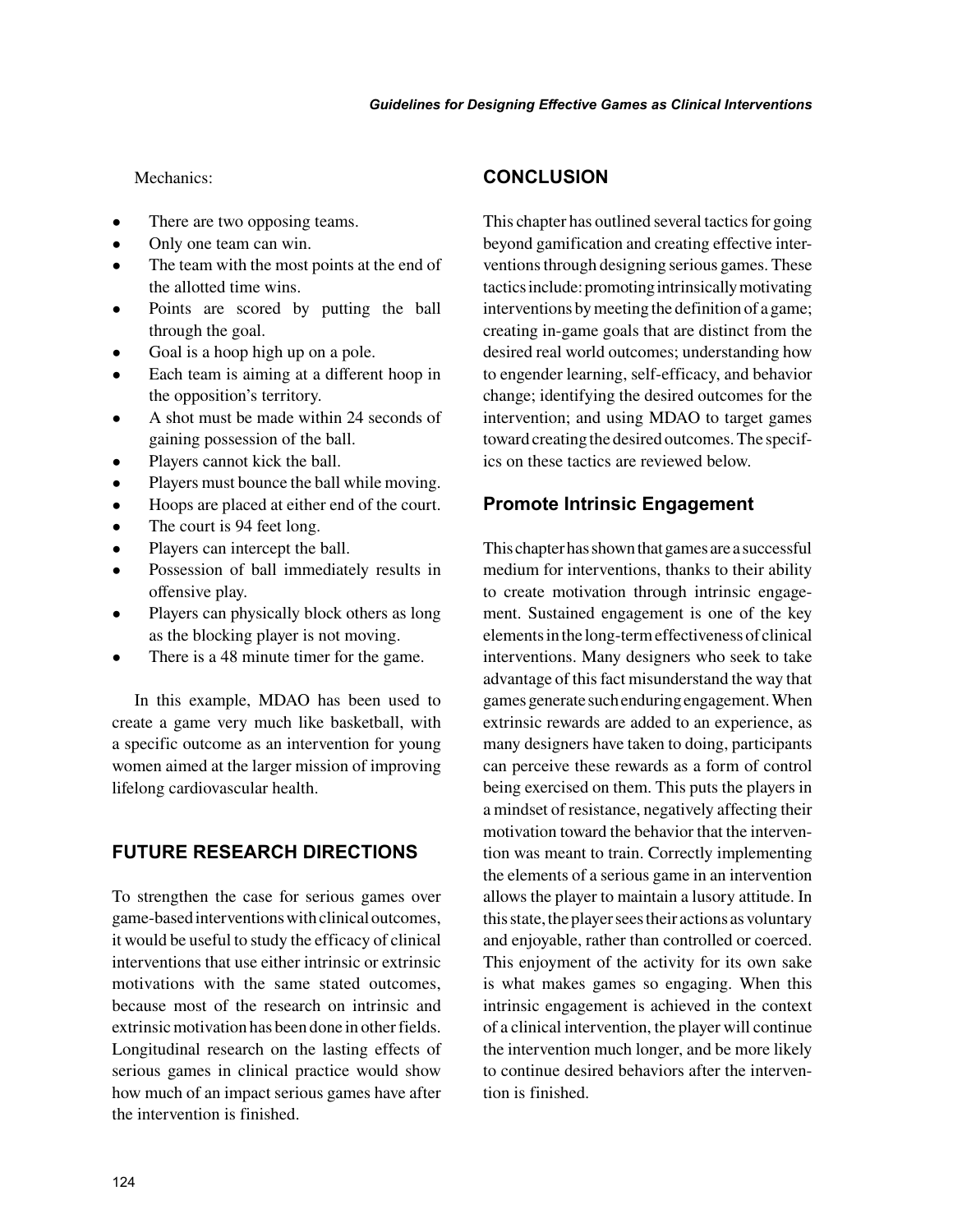#### **Give Players In-Game Goals**

Ensuring that players have in-game goals that are distinct from real life outcomes is an important part of making an effective serious game. Maintaining a lusory attitude is a major part of establishing the intrinsic engagement that makes games such powerful motivators. When a player's attention is focused on the real world outcomes of a serious game, it can break down the elements of separation, unproductivity, and make-believe that contribute to a lusory attitude. It also becomes for them another type of extrinsic reward, and, like other extrinsic rewards, eventually becomes a negative influence on the player's motivation. A designer can avoid this, and continue to promote intrinsic engagement, by making sure that the player has clear in-game goals that they can focus their attention on.

#### **Tailor Challenges to Create Flow**

The ability to draw players into a state of flow is one of the most powerful tools that games can bring to clinical practice. Being able to create flow is not a necessary part of making a serious game, but it does represent a design that excels in all of the attributes that make up a game. Flow is also the pinnacle of in-the-moment intrinsic engagement and enjoyment, and the pleasure of the flow experience contributes greatly to the player's continued engagement and enjoyment of the game. Furthermore, while a player is in a flow state, they are in a very positive frame of mind, and will take risks and attempt challenges that they would otherwise not. This means that the player is not just more engaged, but also learning more quickly and effectively. Designing a game that gets players into a state of flow can be very difficult, because it requires that the difficulty of the challenges in the game be balanced to the skill level of the player. This is easiest to achieve

in adaptive games, where the difficulty of the game can change in response to the performance of the player. In games where adaptive difficulty is not possible or appropriate, it is still possible to facilitate a flow state by being conscious of the skill levels of players while designing challenges.

## **Apply Behavior Change Theories**

In many interventions, the ultimate desired outcome is a change in the behavior of the participants. When designing games that include behavior change in their outcomes, it is important to understand the mechanisms of behavior change. One of the most common mistakes that designers make is to conflate education with behavior change. Increasing knowledge, awareness, or recognition can be a useful step towards changing a behavior, but that greater understanding is not enough to alter behavior. The theory of planned behavior states that intention is one of the most significant predictors of positive change, and lays out three factors that strengthen intention toward a behavior. The first is subjective norm, or the perceived social opinion of the behavior. The second is attitude, or the person's own opinion of the behavior. The third factor is perceived behavioral control, also called self-efficacy, which refers to the person's belief in his or her own ability to make a change in the behavior. Increasing a person's knowledge and awareness can influence the first two factors, but increasing self-efficacy is more difficult. The best way to instill self-efficacy is to have the person make the change in a way that they perceive as being free from real world consequences. This is one of the reasons that games are such powerful tools for changing behaviors. Games are free from real world consequences by definition, and so provide an excellent safe space for people to practice new skills and behaviors, and build the self-efficacy that leads to real behavior change.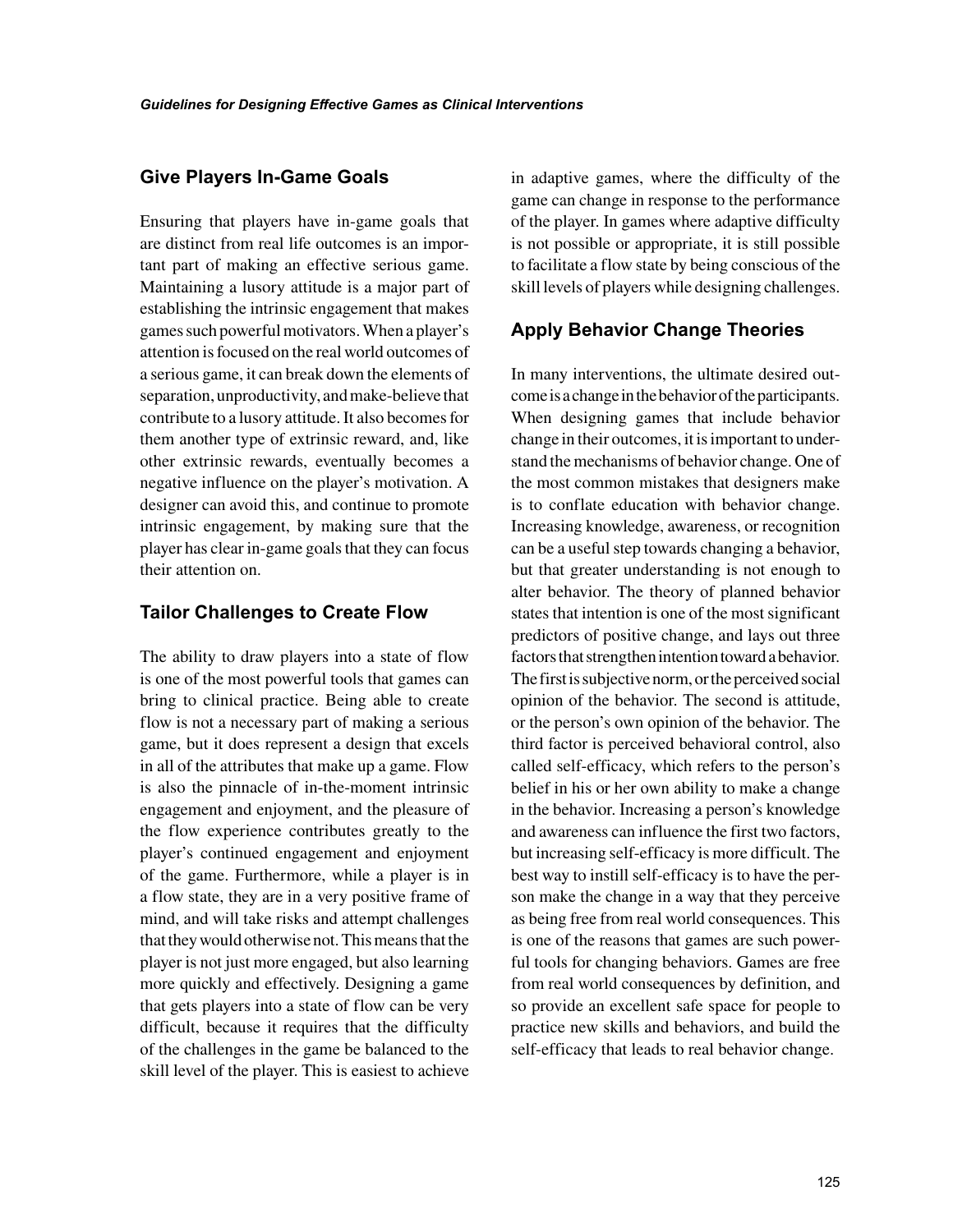#### **Understand Messaging Psychology**

Messaging psychology is another useful tool for serious game designers to study. The most powerful example comes from studies done on methods used to convince people to quit smoking (Hansen et al., 2010). When gruesome images were used as scare tactics, the images evoked in the participants feelings of fear about their own mortality, but those feelings of fear failed to achieve the desired changes in behavior. On the contrary, the participants who were subjected to the gruesome images actually increased the amount they smoked, because it was a comforting act. It is important that serious game designers make themselves aware of the challenges presented by messaging psychology, and make use of the best techniques available to them.

## **Use Games to Teach**

Games have a great potential as pedagogical tools. Many serious game designers have underestimated this potential in the past, and made games that are used as assessments of prior knowledge, rather than as ways to teach, build skills, and change attitudes. Games are capable of facilitating learning in many ways. The clear goals inherent in games provide a strong system of feedback that helps players evaluate their own skills and understand the effects of their actions as they play. The lusory attitude that games encourage, and the flow state, if it is achieved, increases a player's willingness to experiment, creating additional opportunities to learn and making players more comfortable and adaptable with the skills and knowledge that they are using. The intrinsic motivation that keeps players engaged with a game over a long period allows them to benefit from other effects, including a spiral curriculum design and distributed practice, both of which are effective at building mastery and automaticity in essential skills.

#### **Identify Game Outcomes**

Before creating a serious game, game designers must make a clear decision about the desired outcomes of their game, so that the rest of their design choices support that decision. Games can be very effective at achieving a variety of outcomes, but they can't achieve outcomes that are beyond the scope of their design. Serious game designers frequently make the mistake of failing to fully question and identify their desired outcomes. This leads to situations where, for example, a game that was meant to change the behavior of its players instead educates them about the behavior without taking any additional steps toward behavioral change. Even if the game is very successful at educating its players, it has still failed to achieve its intended outcome. A serious game is not limited to a single outcome. Game designers that seek to make behavioral changes will often find it helpful, or even necessary, to educate their players. But each outcome must be planned and designed for in order to be effective. To help serious game designers become better at identifying their desired outcomes, seven essential types of outcomes have been identified.

Seven types of outcomes

- **Behavior Change:** Creating a change in behavior that continues after the game.
	- "*I am now exercising for half an hour a day*."
- **Attitude:** Changing attitude towards particular activities or ideas.
	- "*Exercise is fun*."
- **Information:** Raising awareness, transferring facts, sharing knowledge of the subjective norm.
	- "*Exercising 15 min a day has implications for longevity*."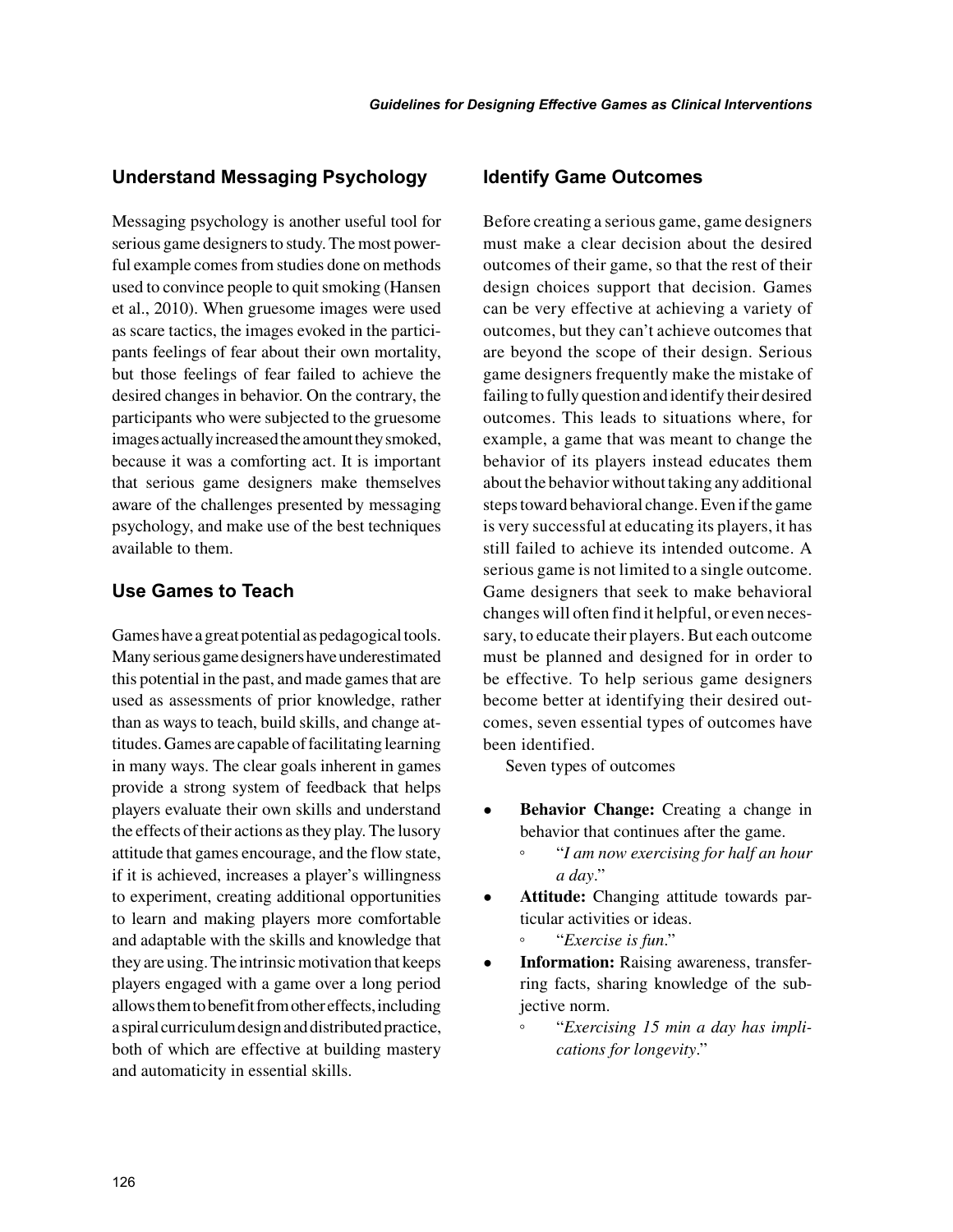- **Self-Efficacy:** Supporting perceived behavioral control, and building the player's confidence in their own ability to accomplish a specific task.
	- "*I can do it*!"
- **Explicit Skills:** Learning specific methodologies, algorithms, and meta-cognitive skills, gaining a conceptual understanding of a topic, or becoming proficient at performing a task.
	- "*I now know proper running technique*."
- **Implicit Skills:** Building executive function, memory, reasoning, and problem solving ability.
	- "*I can now critically reason about my health choices*."
- **Aesthetic:** Inspiring emotions in the play as they play the game.
	- "*I feel close to the other people I played this game with*."

# **Implement Game Design Practices through MDAO**

The goal of the MDAO framework is to help serious game designers understand the elements that make effective and engaging games, and apply that understanding to the task of making effective serious games as clinical interventions. The Mechanics, Dynamics, and Aesthetics (MDA) framework breaks down the interactions between the components of an engaging gaming experience, and outlines best practices for entertainment game designers. It expands the MDA framework to include Outcomes, in order to better suit the needs of serious game designers. MDAO encourages serious game designers to follow practices that are successful at creating engaging entertainment games, while accounting for the necessity of including real world outcomes. The recommended process for designing a serious game begins with understanding the nature of the desired outcomes

for the game. It progresses by adding aesthetics, then dynamics, and finally mechanics, each of which is designed to support the decisions made in the previous levels of design. This ensures that the desired goals are not lost or mistakenly altered during the design process, and reduces the risk of implementing mechanics or dynamics that could interfere with the desired outcome.

The MDAO framework, in conjunction with playtesting and the background presented in this chapter, should function as the basis for creating better serious games that are more engaging and more effective at creating serious outcomes.

# **REFERENCES**

Abt, C. C. (1970). *Serious Games*. New York, NY: Viking Press.

Ajzen, I. (1985). From Intentions to Actions: A Theory of Planned Behavior. In J. Beckmann & J. Kuhl (Eds.), *Action Control: From Cognition to Behavior* (pp. 11–39). Heidelberg: Springer. doi:[10.1007/978-3-642-69746-3\\_2](http://dx.doi.org/10.1007/978-3-642-69746-3_2)

Ajzen, I. (1991). The Theory of Planned Behavior. *Organizational Behavior and Human Decision Processes*, *50*(2), 179–211. doi:[10.1016/0749-](http://dx.doi.org/10.1016/0749-5978(91)90020-T) [5978\(91\)90020-T](http://dx.doi.org/10.1016/0749-5978(91)90020-T)

Arndt, J., Greenberg, J., & Cook, A. (2002). Mortality salience and the spreading activation of world-view relevant constructs: Exploring the cognitive architecture of terror management. *Journal of Experimental Psychology*, *131*(3), 307–324. doi:[10.1037/0096-3445.131.3.307](http://dx.doi.org/10.1037/0096-3445.131.3.307) PMID[:12214749](http://www.ncbi.nlm.nih.gov/pubmed/12214749)

Bransford, J. D., Brown, A. L., & Cocking, R. R. (Eds.). (1999). *How People Learn: Brain, Mind, Experience, and School*. Washington, DC: National Academy Press.

Bruner, J. (1960). *The Process of Education*. New York: Vintage.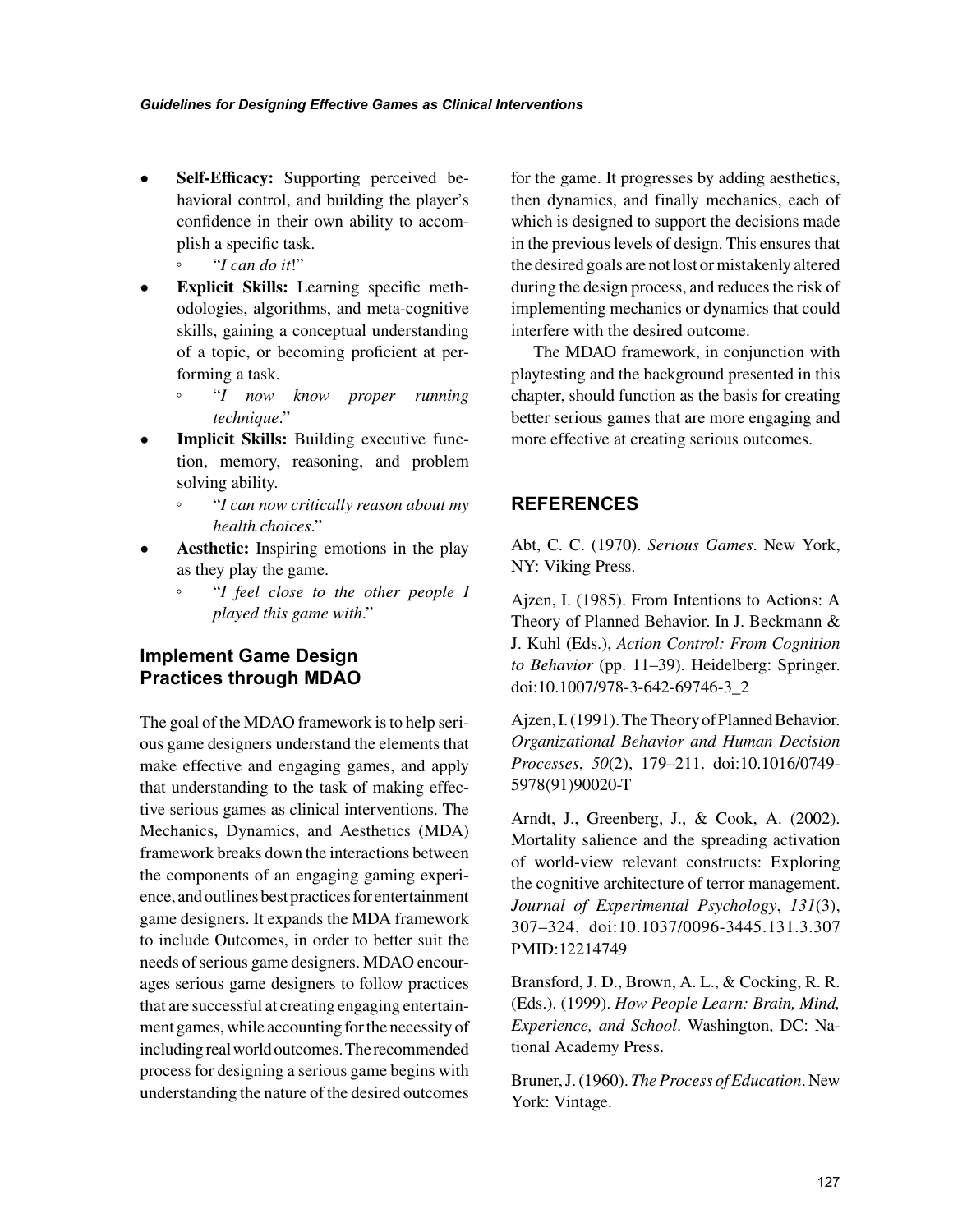Caillois, R. (1961). *Les jeux et les hommes. [Man, Play and Games. (Chicago: University of Illinois Press. Trans. by M. Barash from 1958)]*. Paris: Librairie Gallimard.

Chen, J., & Ringel, M. (2001). *Can Advergaming be the Future of Interactive Advertising?* New York: Fast Forward.

Cornell, C. E., Rodin, J., & Weingarten, H. (1989). Stimulus-induced eating when satiated. *Physiology & Behavior*, *45*(4), 695–704. doi[:10.1016/0031-](http://dx.doi.org/10.1016/0031-9384(89)90281-3) [9384\(89\)90281-3](http://dx.doi.org/10.1016/0031-9384(89)90281-3) PMID[:2780836](http://www.ncbi.nlm.nih.gov/pubmed/2780836)

Csíkszentmihályi, M. (1997). *Finding Flow: The Psychology of Engagement with Everyday Life*. New York: Basic Books.

De Charms, R. (1968). *Personal Causation: The Internal Affective Determinants of Behavior*. New York: Academic Press.

Deci, E. L. (1972). The Effects of Contingent and Noncontingent Rewards and Controls on Intrinsic Motivation. *Organizational Behavior and Human Performance*, *8*(2), 217–229. doi[:10.1016/0030-](http://dx.doi.org/10.1016/0030-5073(72)90047-5) [5073\(72\)90047-5](http://dx.doi.org/10.1016/0030-5073(72)90047-5)

Deci, E. L., Koestner, R., & Ryan, R. M. (2001). Extrinsic Rewards and Intrinsic Motivation in Education: Reconsidered Once Again. *Review of Educational Research*, *71*(1), 1–27. doi[:10.3102/00346543071001001](http://dx.doi.org/10.3102/00346543071001001)

Deci, E. L., & Ryan, R. M. (2000). Self-Determination Theory and the Facilitation of Intrinsic Motivation, Social Development, and Well-Being. *The American Psychologist*, *55*(1), 68–78. doi:[10.1037/0003-066X.55.1.68](http://dx.doi.org/10.1037/0003-066X.55.1.68) PMID:[11392867](http://www.ncbi.nlm.nih.gov/pubmed/11392867)

Deterding, S. (2010). *Pawned: Gamification and Its Discontents*. Paper presented at Playful 2010: A Day of Cross-Disciplinary Frolicking, London-Based Game Designer Conference.

Dickinson, A. M. (1989). The Detrimental Effects of Extrinsic Reinforcement on "Intrinsic Motivation". *The Behavior Analyst*, *12*(1), 1–15. PMID[:22478013](http://www.ncbi.nlm.nih.gov/pubmed/22478013)

Eklund, K. (2011). *World Without Oil*. Retrieved from <http://www.worldwithoutoil.org/>

Fedoroff, I. D. C., Polivy, J., & Herman, C. P. (1997). The Effect of Pre-exposure to Food Cues on the Eating Behavior of Restrained and Unrestrained Eaters. *Appetite*, *28*(1), 33–47. doi:[10.1006/appe.1996.0057](http://dx.doi.org/10.1006/appe.1996.0057) PMID[:9134093](http://www.ncbi.nlm.nih.gov/pubmed/9134093)

Ferraro, R., Shiv, B., & Bettman, J. R. (2005). Let Us Eat and Drink, for Tomorrow We Shall Die: Effects of Mortality Salience and Self-Esteem on Self-Regulation in Consumer Choice. *The Journal of Consumer Research*, *32*(1), 65–75. doi:[10.1086/429601](http://dx.doi.org/10.1086/429601)

Fullerton, T., Swain, C., & Hoffman, S. (2004). *Game design workshop: Designing, prototyping, & playtesting games*. CRC Press.

Gentile, D. A., & Gentile, J. R. (2005). *Violent video games as exemplary teachers*. Paper presented at the Biennial meeting of the Society for Research in Child Development, Atlanta.

Gregory, E. (2008). Understanding Video Gaming's Engagement: Flow and Its Application to Interactive Media. *Media Psychology Review*, *1*(1), 1–5.

Gurau, C. (2008). The Influence of Advergames on Players' Behavior: An Experimental Study. *Electronic Markets*, *18*(2), 106–116. doi:[10.1080/10196780802044859](http://dx.doi.org/10.1080/10196780802044859)

Hansen, J., Winzeler, S., & Topolinski, S. (2010). When the Death Makes You Smoke: A Terror Management Perspective on the Effectiveness of Cigarette On-Pack Warnings. *Journal of Experimental Social Psychology*, *46*(1), 226–228. doi:[10.1016/j.jesp.2009.09.007](http://dx.doi.org/10.1016/j.jesp.2009.09.007)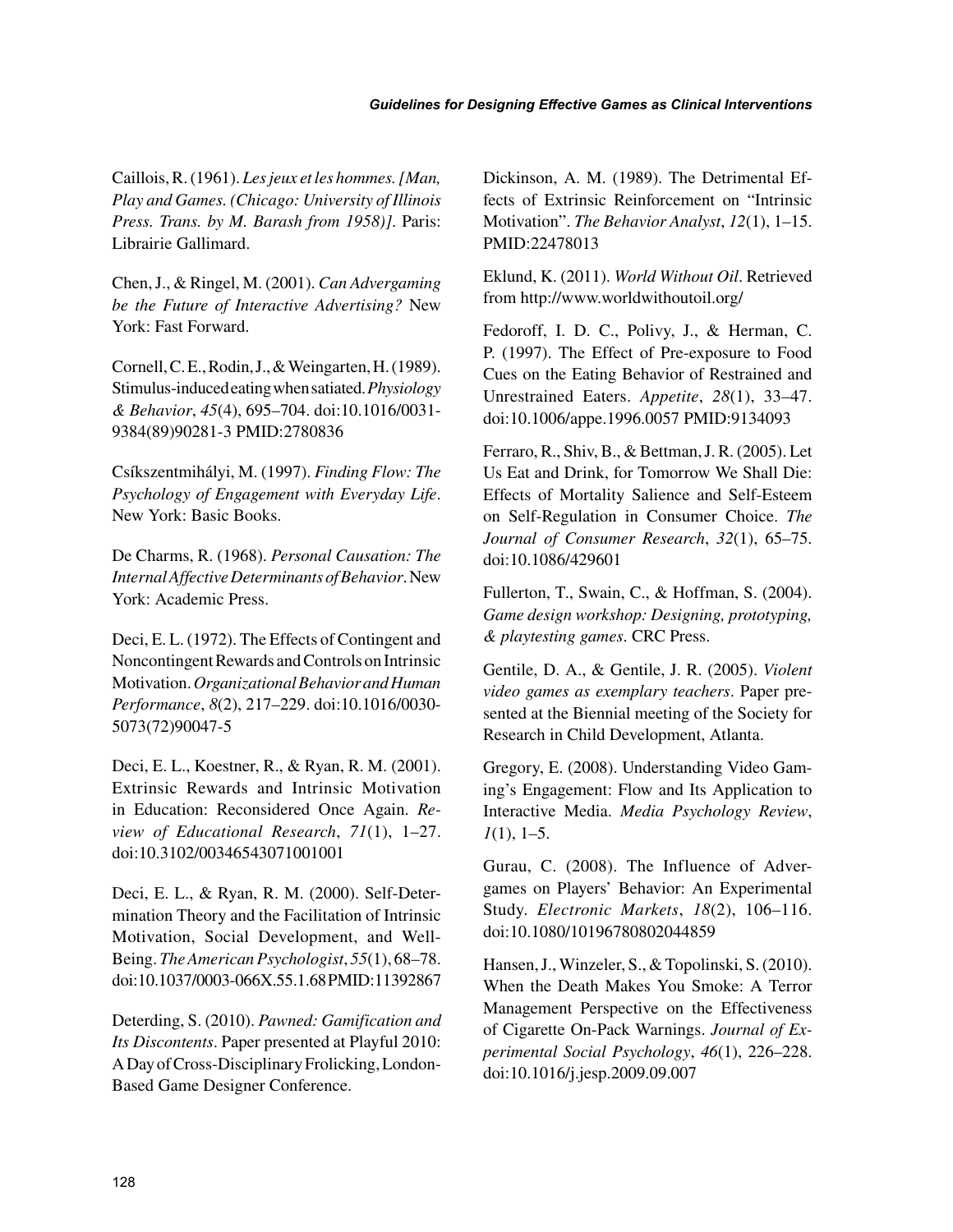Hovland, C. I. (1938). Experimental studies in rote-learning theory. I. Reminiscence following learning by massed and by distributed practice. *Journal of Experimental Psychology*, *22*(3), 201–224. doi[:10.1037/h0062123](http://dx.doi.org/10.1037/h0062123)

Hunicke, R., LeBlanc, M., & Zubeck, R. (2004). MDA: A Formal Approach to Game Design and Game Research. *Proceedings of the Challenges in Games AI Workshop, 19th National Conference on Artificial Intelligence*. (AAAI '04, San Jose, CA), AAAI Press.

Jessop, D. C., Alberty, I. P., Rutter, J., & Garrod, H. (2008). Understanding the impact of mortality-related health-risk information: A terror management theory perspective. *Personality and Social Psychology Bulletin*, *34*(7), 951–964. doi:[10.1177/0146167208316790](http://dx.doi.org/10.1177/0146167208316790)  PMID:[18453389](http://www.ncbi.nlm.nih.gov/pubmed/18453389)

Kohn, A. (1993). *Punished by Rewards: The Trouble With Gold Stars, Incentive Plans, A's, Praise, and Other Bribes*. Boston, MA: Houghton Mifflin.

Koster, R. (2005). *Theory of fun for game design*. Scottsdale: Paraglyph Press.

Marcelino, A. S., Adam, A. S., Couronne, T., Köster, E. P., & Sieffermann, J. M. (2001). Internal and External Determinants of Eating Initiation in Humans. *Appetite*, *36*(1), 9–14. doi:[10.1006/](http://dx.doi.org/10.1006/appe.2000.0375) [appe.2000.0375](http://dx.doi.org/10.1006/appe.2000.0375) PMID:[11161341](http://www.ncbi.nlm.nih.gov/pubmed/11161341)

McGonigal, J. (2011). *Reality Is Broken: Why Games Make Us Better and How They Can Change the World*. New York: Penguin Press.

Rigby, S., & Ryan, R. M. (2011). *Glued to Games: How Video Games Draw Us In and Hold Us Spellbound*. Santa Barbara: ABC-CLIO.

Rogers, S. (2010). *Level Up! The guide to great video game design*. Chichester: John Wiley & Sons.

Rosenstock, I. M. (1974). Historical Origins of the Health Belief Model. *Health Education Monographs*, *2*, 328–335.

Salen, K., & Zimmerman, E. (2003). *Rules of Play*. Cambridge: MIT Press.

Salen, K., & Zimmerman, E. (Eds.). (2005). *The Game Design Reader: A rules of play anthology*. Cambridge: MIT press.

Schell, J. (2008). *The Art of Game Design: A book of lenses*. Boca Raton: CRC Press.

Schwarzer, R. (1992). Self-efficacy in the adoption and maintenance of health behaviors: Theoretical approaches and a new model. In R. Schwarzer (Ed.), *Self-Efficacy: Thought Control of Action* (pp. 217–243). Washington, DC: Hemisphere.

Suits, B. (1978). *The Grasshopper: Games, Life and Utopia*. Toronto: University of Toronto Press.

## **KEY TERMS AND DEFINITIONS**

**Aesthetic Outcome:** An outcome wherein an emotional response is elicited from the subject.

**Attitude Outcome:** An outcome wherein the subject's attitude or opinion toward particular activities or ideas is altered.

**Behavior Change Outcome:** An outcome wherein a lasting effect is created in the subject's behavior.

**Explicit Skills Outcome:** An outcome wherein the subject learns the use of specific methodologies, algorithms, or meta-cognitive skills, gains a conceptual understanding of a topic, or becomes proficient at performing a task.

**Game:** A separate, rule-based activity that the participant freely engages in with a lusory attitude.

**Game-Based Intervention:** An intervention that is aiming to use game elements to increase motivation.